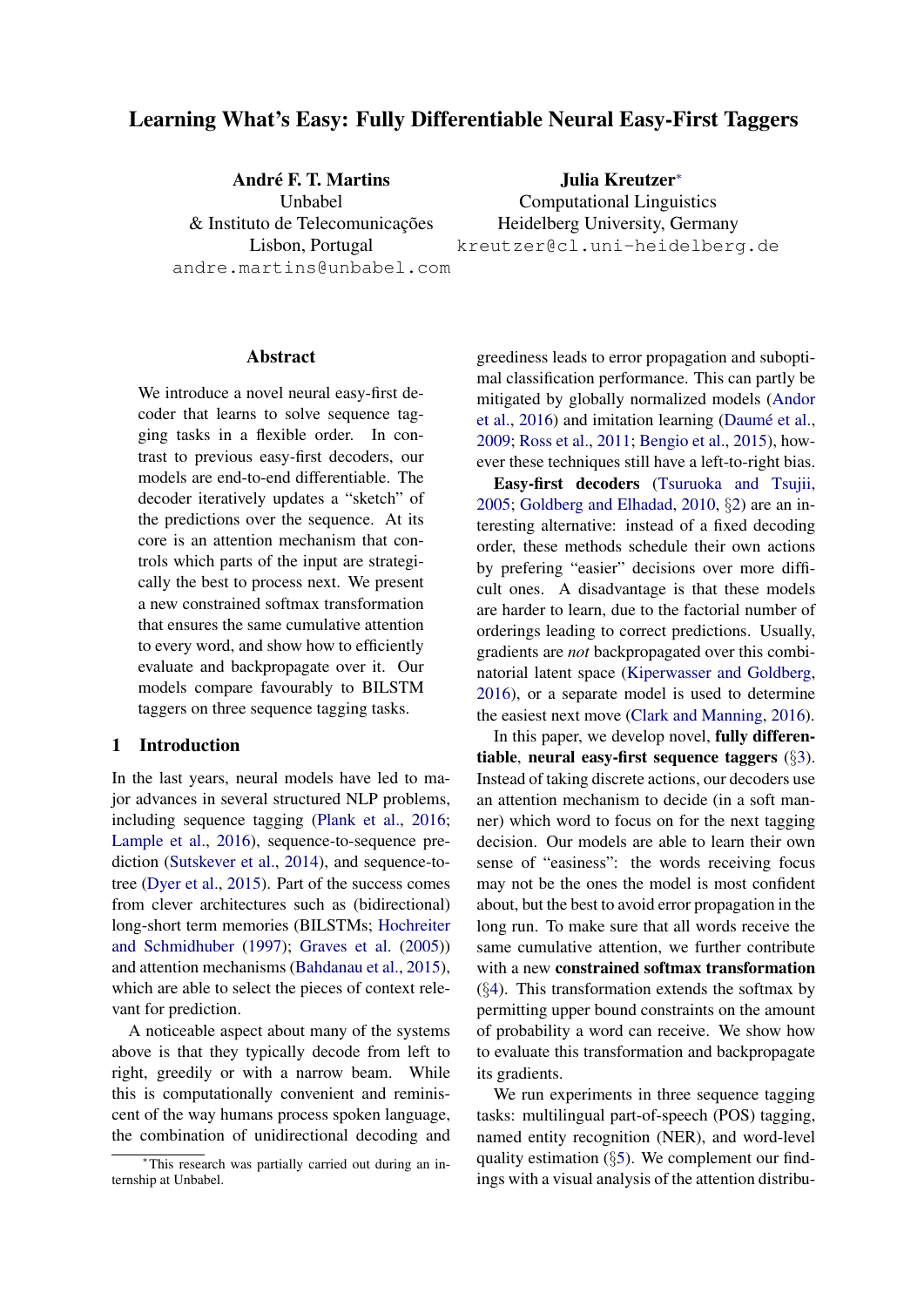<span id="page-1-5"></span><span id="page-1-3"></span><span id="page-1-2"></span>Algorithm 1 Easy-First Sequence Tagging **Input:** input sequence  $x_{1:L}$ **Output:** tagged sequence  $\widehat{y}_{1:L}$ 1: initialize  $\mathcal{B} = \mathcal{S} = \emptyset$ 2: while  $\mathcal{B} \neq \{1, \ldots, L\}$  do 3: for each non-covered position  $i \notin \mathcal{B}$  do 4: compute scores  $f(i, y_i; x_{1:L}, S)$ ,  $\forall y_i$ <br>5: **end for** 5: end for 6:  $(j, \widehat{y}_j) = \underset{\mathcal{S}}{\text{argmax}_{i, y_i}} f(i, y_i; x_{1:L}, \mathcal{S})$ 7:  $S \leftarrow S \cup \{(j, \hat{y}_j)\}, \mathcal{B} \leftarrow \mathcal{B} \cup \{j\}$ 8: end while

tions produced by the decoder, to help understand what tagging decisions the model finds the easiest.

### <span id="page-1-0"></span>2 Easy-First Decoders

The idea behind easy-first decoding is to perform "easier" and less risky decisions before committing to more difficult ones [\(Tsuruoka and Tsu](#page-11-1)[jii,](#page-11-1) [2005;](#page-11-1) [Goldberg and Elhadad,](#page-9-7) [2010;](#page-9-7) [Ma et al.,](#page-10-3) [2013\)](#page-10-3). Alg. [1](#page-1-2) shows the overall procedure for a sequence tagging problem (the idea carries out to other structured problems). Let  $x_{1:L}$  be an input sequence (e.g. words in a sentence) and  $y_{1:L}$  be the corresponding tag sequence (e.g. their POS tags). The algorithm assigns tags one position  $i$ at the time, maintaining a set  $\beta$  of covered positions. It also maintains a set S of pairs  $(i, \hat{y}_i)$ , storing the tags that have already been predicted at those positions. We can regard this set as a sketch of the output sequence, built incrementally while the algorithm is executed. At each time step, the model computes a score  $f(i, y_i; x_{1:L}, S)$  for each position  $i \notin \mathcal{B}$  and each candidate tag  $y_i$ , taking into account the current "sketch"  $S$ , which provides useful contextual information. The "easiest" position and the corresponding tag are then jointly obtained by maximizing this score (line [6\)](#page-1-3). The algorithm terminates when all positions are covered.

Previous work has trained easy-first systems with variants of the perceptron algorithm [\(Gold](#page-9-7)[berg and Elhadad,](#page-9-7) [2010;](#page-9-7) [Ma et al.,](#page-10-3) [2013\)](#page-10-3) or with a gradient-based method [\(Kiperwasser and Gold](#page-9-8)[berg,](#page-9-8) [2016\)](#page-9-8)—but without backpropagating information about the best ordering chosen by the algorithm (only tag mistakes). In fact, doing so directly would be hard, since the space of possible orderings is combinatorial—the argmax in line [6](#page-1-3) is not continuous, let alone differentiable. In the next section, we introduce a fully differentiable easyfirst system that sidesteps this problem by working with a "continuous" space of actions.

<span id="page-1-4"></span>

<span id="page-1-6"></span>Figure 1: A neural easy-first system applied to a POS tagging problem. Given the current input/sketch representation, an attention mechanism decides where to focus (see bar plot) and is used to generate the next sketch. Right: A sequence of sketches  $(\mathbf{S}^n)_{n=1}^N$  generated along the way.

## <span id="page-1-1"></span>3 Neural Easy-First Sequence Taggers

Let  $\Delta^{L-1} := \{ \alpha \in \mathbb{R}^L \, | \, \mathbb{1}^\top \alpha = 1, \alpha \geq 0 \}$  be the probability simplex. Our neural easy-first decoders depart from Alg. [1](#page-1-2) in the following key points:

- Instead of picking the position with the largest score at each step (line [6](#page-1-3) in Alg. [1\)](#page-1-2), we compute a (continuous) attention distribution  $\alpha \in \Delta^{L-1}$ over word positions.
- Instead of a set of covered positions  $\beta$ , we maintain a (continuous) cumulative attention vector  $\beta \in \mathbb{R}^L$  (ideally in  $[0, 1]^L$ ) over the L positions in the sequence.
- The sketch set  $S$  is replaced by a sketch matrix  $S \in \mathbb{R}^{D_s \times L}$ , whose columns are  $D_s$ dimensional vector representations of the output labels to be predicted.

The high-level procedure is shown in Figure [1.](#page-1-4) We describe two models that implement this procedure: a single-state model and a full-state model. They differ in the way they update the sketch matrix: the single-state model applies a rank-one update, while the full-state model does a full update.

### <span id="page-1-7"></span>3.1 Single-State Model (NEF-S)

Let concat $(x_1,\ldots,x_K)\in\mathbb{R}^{\sum_{k=1}^K D_k}$  be the concatenation of the vectors  $x_k \in \mathbb{R}^{D_k}$ . We use the shorthand affine $(x) := \mathbf{W}x + \mathbf{b}$  to denote an affine transformation of  $x$ , where  $W$  is a weight matrix and b is a bias vector.

Alg. [2](#page-2-0) shows the overall procedure. We start by encoding the input sequence  $x_{1:L}$  as a matrix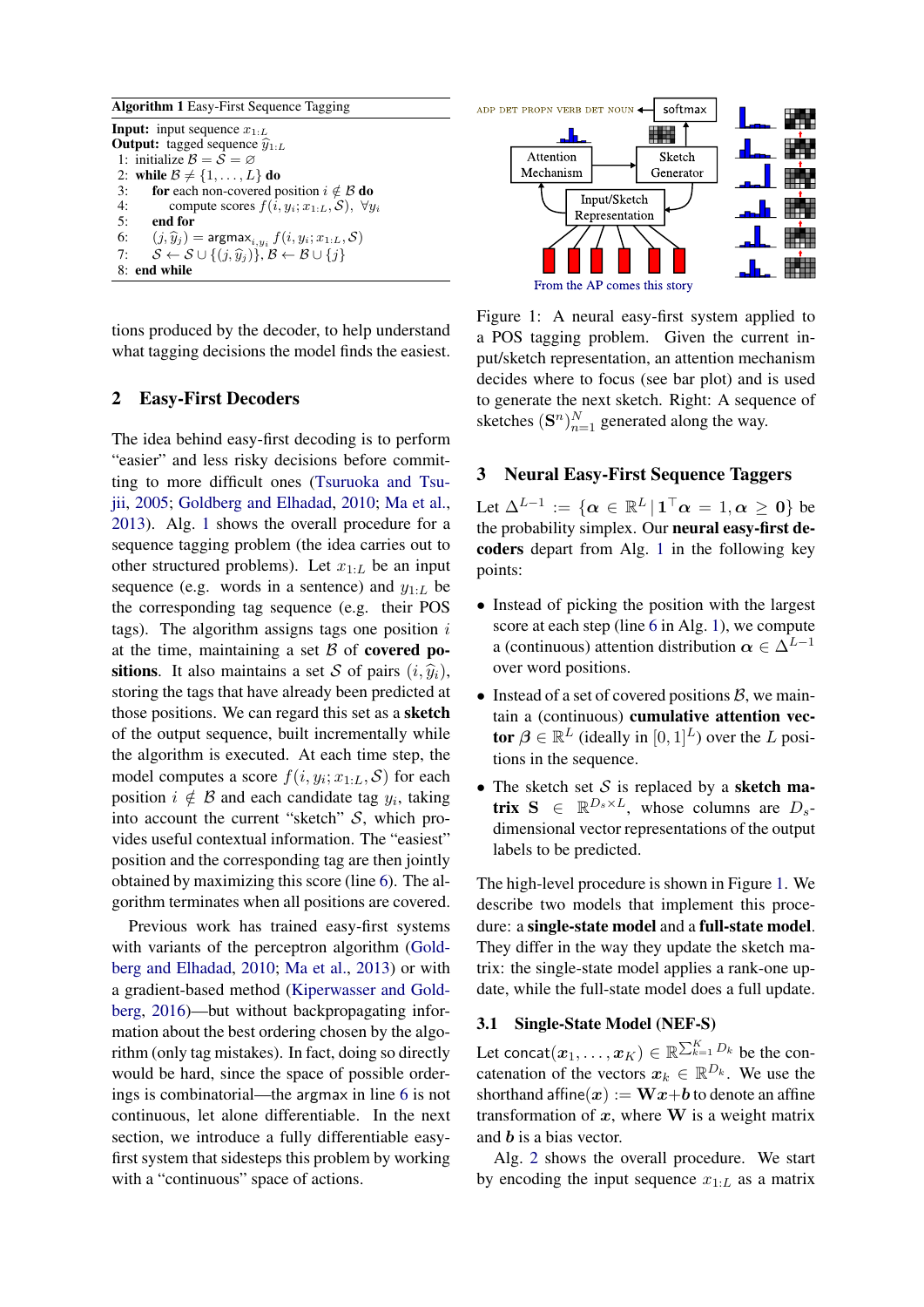<span id="page-2-8"></span><span id="page-2-0"></span>Algorithm 2 Neural Easy-First Sequence Tagging **Input:** input sequence  $x_{1:L}$ , sketch steps N **Output:** tagged sequence  $\widehat{y}_{1:L}$ 1: initialize  $\beta^0 = \mathbf{0}$  and  $\mathbf{s}_i^0 = \mathbf{0}$ ,  $\forall i \in [L]$ 2: encode sequence as  $[h_1, \ldots, h_L]$ 3: for  $n = 1, 2, ..., N$  do 4: **for** each position  $i \in [L]$  **do**<br>5: compute  $c_i^n$  and  $z_i^n$  (Eqs. 5: compute  $c_i^n$  and  $z_i^n$  (Eqs. [1](#page-2-1)[–2\)](#page-2-2) 6: end for 7: compute attention  $\alpha^n = \rho(z^n; \beta^{n-1})$ 8: **for** each position  $i \in [L]$  **do**<br>9: **for** effine sketch  $s_i^n$  from  $\alpha_i^n$ 9: refine sketch  $s_i^n$  from  $\alpha_i^n$  and  $c_i^n$ , via Eq. [4](#page-2-3) (singlestate) or Eq. [7](#page-3-1) (full-state) 10: end for 11:  $n^n = \boldsymbol{\beta}^{n-1} + \boldsymbol{\alpha}^n$ 12: end for 13: for each position  $i \in [L]$  do 14:  $\boldsymbol{p}_i = \text{softmax}(\text{affine}(\text{concat}(\boldsymbol{h}_i, \boldsymbol{s}_i^N)))$ 15: predict  $\hat{y}_i = \argmax_{y_i} p_i(y_i)$ <br>16: end for 16: end for

 $\mathbf{H} = [\mathbf{h}_1, \dots, \mathbf{h}_L] \in \mathbb{R}^{D_h \times L}$  (line [2\)](#page-2-4). Our model is completely agnostic about this encoding step. In our experiments, we compute H by composing a lookup embedding layer with a BILSTM [\(Hochre](#page-9-1)[iter and Schmidhuber,](#page-9-1) [1997;](#page-9-1) [Graves et al.,](#page-9-2) [2005\)](#page-9-2), as this strategy was successful in similar structured prediction tasks. However, other choices are possible, for example using convolutional layers.

As stated above, our algorithm maintains a cumulative attention vector  $\beta \in \mathbb{R}^L$  and a sketch matrix  $\mathbf{S} \in \mathbb{R}^{D_s \times L}$ , both with all entries initialized to zero. It then performs  $N$  sketching steps, which progressively refine this sketch matrix, producing versions  $S^1, \ldots, S^N$ . At the *n*th step, the following operations are performed:

Input-Sketch Contextual Representation. For each word  $i \in [L]$ , we compute a state  $c_i^n$  summarizing the surrounding local information about other words and sketches. We use a simple vector concatenation over a w-wide context window:

$$
c_i^n = \text{concat}(h_{i-w}, \dots, h_{i+w}, s_{i-w}^{n-1}, \dots, s_{i+w}^{n-1}),
$$

$$
(1)
$$

where we denote by  $s_j^{n-1}$  the *j*th column of  $S^{n-1}$ . The intuition is that the current sketches provide valuable information about the neighboring words' predictions that can influence the prediction for the ith word. In the vanilla easy-first algorithm, this was assumed in the score computation (line [4](#page-1-5) of Alg. [1\)](#page-1-2).

Attention Mechanism. We then use an attention mechanism to decide what is the "best" word to focus on next. This is done in a similar way as the feedforward attention proposed by [Bahdanau et al.](#page-9-3)

[\(2015\)](#page-9-3). We first compute a score for each word  $i \in [L]$  based on its contextual representation.

<span id="page-2-2"></span>
$$
z_i^n = \boldsymbol{v}^\top \textsf{tanh}(\textsf{affine}(\boldsymbol{c}_i^n)), \tag{2}
$$

<span id="page-2-4"></span>where  $v \in \mathbb{R}^{D_z}$  is a model parameter. Then, we aggregate these scores in a vector  $z^n \in \mathbb{R}^L$  and apply a transformation  $\rho$  to map them to a probability distribution  $\alpha^n \in \Delta^{L-1}$  (optionally taking into account the past cumulative attention  $\beta^{n-1}$ ):

<span id="page-2-7"></span>
$$
\alpha^n = \rho(z^n; \beta^{n-1}).\tag{3}
$$

The "standard" choice for  $\rho$  is the softmax transformation. However, in this work, we consider other possible transformations (to be described in §[4\)](#page-3-0). After this, the cumulative attention is updated via  $\boldsymbol{\beta}^n = \boldsymbol{\beta}^{n-1} + \boldsymbol{\alpha}^n$ .

Sketch Generation. Now that we have a distribution  $\alpha^n \in \Delta^{L-1}$  over word positions, it remains to generate a sketch for those words. We first compute a single-state vector representation of the entire sentence  $\bar{c}^n = \sum_{i=1}^L \alpha_i^n c_i^n$  as the weighted average of the word states defined in Eq. [1.](#page-2-1) Then, we update each column of the sketch matrix  $as<sup>1</sup>$  $as<sup>1</sup>$  $as<sup>1</sup>$ .

<span id="page-2-3"></span>
$$
\boldsymbol{s}_i^n = \boldsymbol{s}_i^{n-1} + \alpha_i^n \cdot \tanh(\text{affine}(\bar{\boldsymbol{c}}^n)), \ \forall i \in [L]. \ (4)
$$

The intuition for this update is the following: in the extreme case where the attention distribution is peaked on a single word (say, the kth word,  $\alpha^n =$  $e_k$ ), we obtain  $\bar{c}^n = c_k^n$  and the sketch update only affects that word, i.e.,

<span id="page-2-6"></span>
$$
s_i^n = \begin{cases} s_i^{n-1} + \tanh(\operatorname{affine}(c_k^n)) & \text{if } i = k\\ s_i^{n-1} & \text{if } i \neq k. \end{cases}
$$
 (5)

This is similar to the sketch update in the original easy-first algorithm (line [7](#page-1-6) in Alg. [1\)](#page-1-2).

<span id="page-2-1"></span>The three operations above are repeated N times (or "sketch steps"). The standard choice is  $N = L$  (one step per word), which mimics the vanilla easy-first algorithm. However, it is possible to have fewer steps (or more, if we want the decoder to be able to "self-correct"). After completing the  $N$  sketch steps, we obtain the final sketch matrix  $S^N = [s_1^N, \dots, s_L^N]$ . Then, we compute a tag probability for every word as follows:[2](#page-0-0)

<span id="page-2-5"></span>
$$
\boldsymbol{p}_i = \text{softmax}(\text{affine}(\text{concat}(\boldsymbol{h}_i, \boldsymbol{s}_i^N))). \hspace{15pt}(6)
$$

 $<sup>1</sup>$ Note that this is a rank-one update, as it can be written</sup> in matrix notation as  $S^n = S^{n-1} + \tanh(\text{affine}(\bar{c}^n)) \cdot \alpha^{n-1}$ .

<sup>&</sup>lt;sup>2</sup>We found the concatenation with  $h_i$  in Eq. [6](#page-2-5) beneficial to transfer input information directly to the output layer, avoiding the need of flowing this information through the sketches.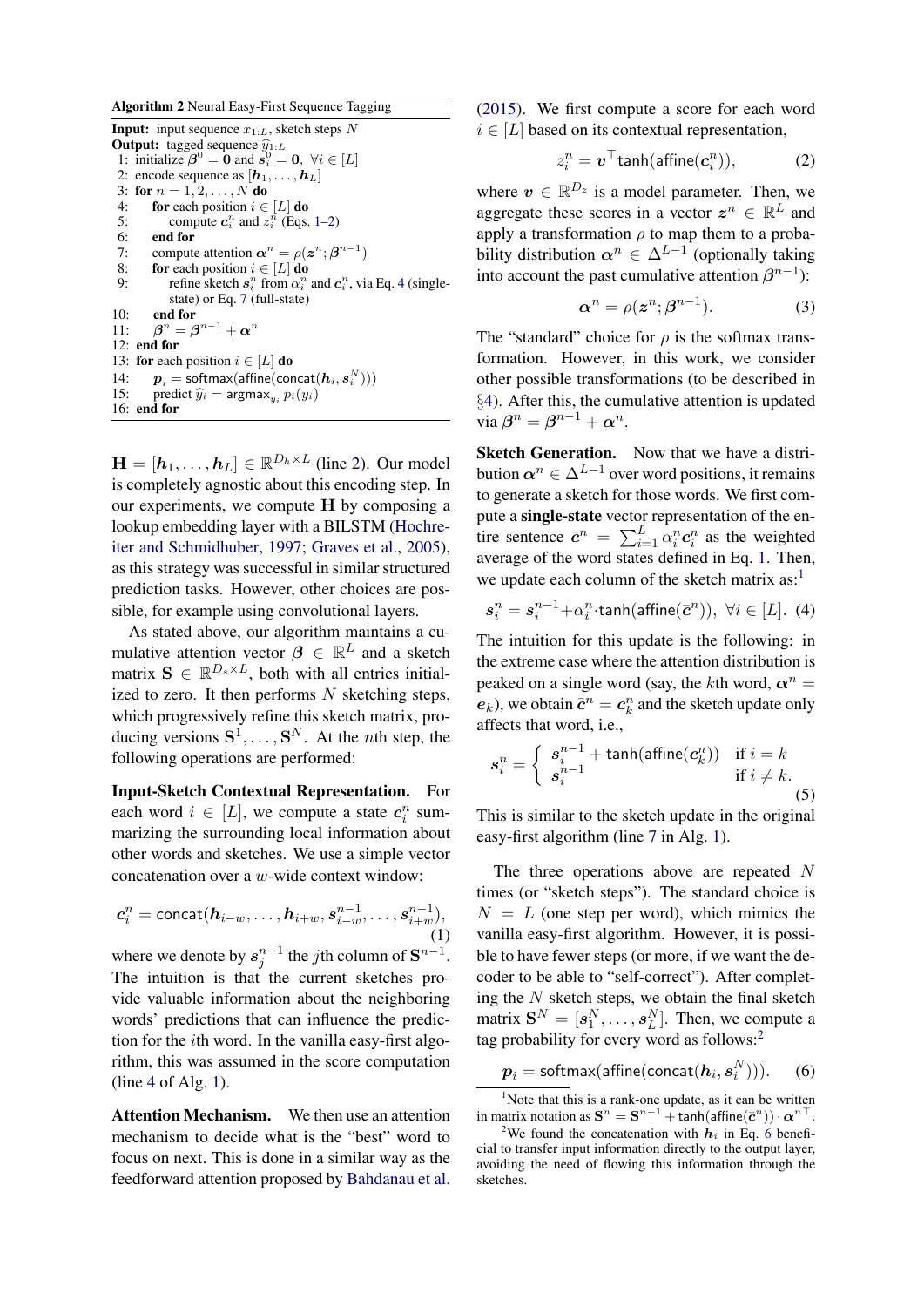In §[5,](#page-4-0) we compare this to a BILSTM tagger, which predicts according to  $p_i = \text{softmax}(\text{affine}(h_i)).$ 

### 3.2 Full-State Model (NEF-F)

The full-state model differs from the single-state model in §[3.1](#page-1-7) by computing a full matrix for every sketch step, instead of a single vector. Namely, instead of Eq. [4,](#page-2-3) it does the following sketch update for every word  $i \in [L]$ :

<span id="page-3-1"></span>
$$
s_i^n = s_i^{n-1} + \alpha_i^n \cdot \tanh(\text{affine}(c_i^n)). \tag{7}
$$

Note that the only difference is in replacing the single vector  $\bar{c}^n$  by the word-specific vector  $c_i^n$ . As a result, this is no longer a rank-one update of the sketch matrix, but a full update. In the extreme case where the attention is peaked on a single word, the sketch update reduces to the same form as in the single-state model (Eq. [5\)](#page-2-6). However, the full-state model is generally more flexible and allows processing words in parallel, since it allows different sketch updates for multiple words receiving attention, instead of trying to force those words to receive the same update. We will see in the experiments  $(\S 5)$  $(\S 5)$  that this flexibility can be important in practice.

### 3.3 Computational Complexity

For both models, assuming that the  $\rho(z;\beta)$  trans-formation in Eq. [3](#page-2-7) takes  $O(L)$  time to compute, the total runtime of Alg. [2](#page-2-0) is  $O((N+K)L)$  (where K is the number of tags), which becomes  $O(L^2)$  if  $K \leq N = L$ . This is so because the input-sketch representation, the attention mechanism, and the sketch generation step all have  $O(L)$  complexity, and the final softmax layer requires  $O(KL)$  operations. This is the same runtime of the vanilla easy-first algorithm, though the latter can be reduced to  $O(KL \log L)$  with caching and a heap, if the scores in line [4](#page-1-5) depend only on local sketches [\(Goldberg and Elhadad,](#page-9-7) [2010\)](#page-9-7). By comparison, a standard BILSTM tagger has runtime  $O(KL)$ .

### <span id="page-3-0"></span>4 Constrained Softmax Attention

An important part of our models is their attention component (line [7](#page-2-8) in Alg. [2\)](#page-2-0). To keep the "easyfirst" intuition, we would like the transformation  $\rho$ in Eq. [3](#page-2-7) to have a couple of properties:

1. Sparsity: being able to generate sparse distributions  $\alpha^n$  (ideally, peaked on a single word).

2. Evenness: over iterations, spreading attention evenly over the words. Ideally, the cumulative attention should satisfy  $\beta^n \in [0,1]^L$  for every  $n \in [N]$  and  $\boldsymbol{\beta}^N = \mathbf{1}.$ 

The standard choice for attention mechanisms is the softmax transformation,  $\alpha^n = \text{softmax}(z^n)$ . However, the softmax does not satisfy either of the properties above. For the first requirement, we could incorporate a "temperature" parameter in the softmax to push for more peaked distributions. However, this does not guarantee sparsity (only "hard attention" in the limit) and we found it numerically unstable when plugged in Alg. [2.](#page-2-0) For the second one, we could add a penalty before the softmax transformation,  $\alpha^n = \text{softmax}(z^n \lambda \beta^{n-1}$ ), where  $\lambda \geq 0$  is a tunable hyperparameter. This strategy was found effective to prevent a word to receive too much attention, but it made the model less accurate.

An alternative is the sparsemax transformation [\(Martins and Astudillo,](#page-10-4) [2016\)](#page-10-4):

$$
\text{sparsemax}(z) = \underset{\alpha \in \Delta^{L-1}}{\text{argmin}} \|\alpha - z\|^2. \qquad (8)
$$

The sparsemax maintains most of the appealing properties of the softmax (efficiency to evaluate and backpropagate), and it is able to generate truly sparse distributions. However, it still does not satisfy the "evenness" property.

Instead, we propose a novel constrained softmax transformation that satisfies both requirements. It resembles the standard softmax, but it allows imposing hard constraints on the maximal probability assigned to each word. Let us start by writing the (standard) softmax in the following variational form [\(Amari and Nagaoka,](#page-9-10) [2001\)](#page-9-10):

$$
\text{softmax}(\boldsymbol{z}) = \operatorname*{argmin}_{\boldsymbol{\alpha} \in \Delta^{L-1}} \mathbf{KL}(\boldsymbol{\alpha} \| \operatorname*{softmax}(\boldsymbol{z}))
$$
\n
$$
= \operatorname*{argmin}_{\boldsymbol{\alpha} \in \Delta^{L-1}} -\mathbf{H}(\boldsymbol{\alpha}) - \boldsymbol{z}^{\top} \boldsymbol{\alpha}, \quad (9)
$$

where KL and H denote the Kullback-Leibler divergence and the entropy, respectively. Based on this observation, we define the constrained softmax transformation as follows:

<span id="page-3-2"></span>csoftmax(z; u) = 
$$
\operatorname*{argmin}_{\alpha \in \Delta^{L-1}} -\mathbf{H}(\alpha) - z^{\top} \alpha
$$
  
s.t.  $\alpha \le u$ , (10)

where  $u \in \mathbb{R}^L$  is a vector of upper bounds. Note that, if  $u \geq 1$ , all constraints are loose and this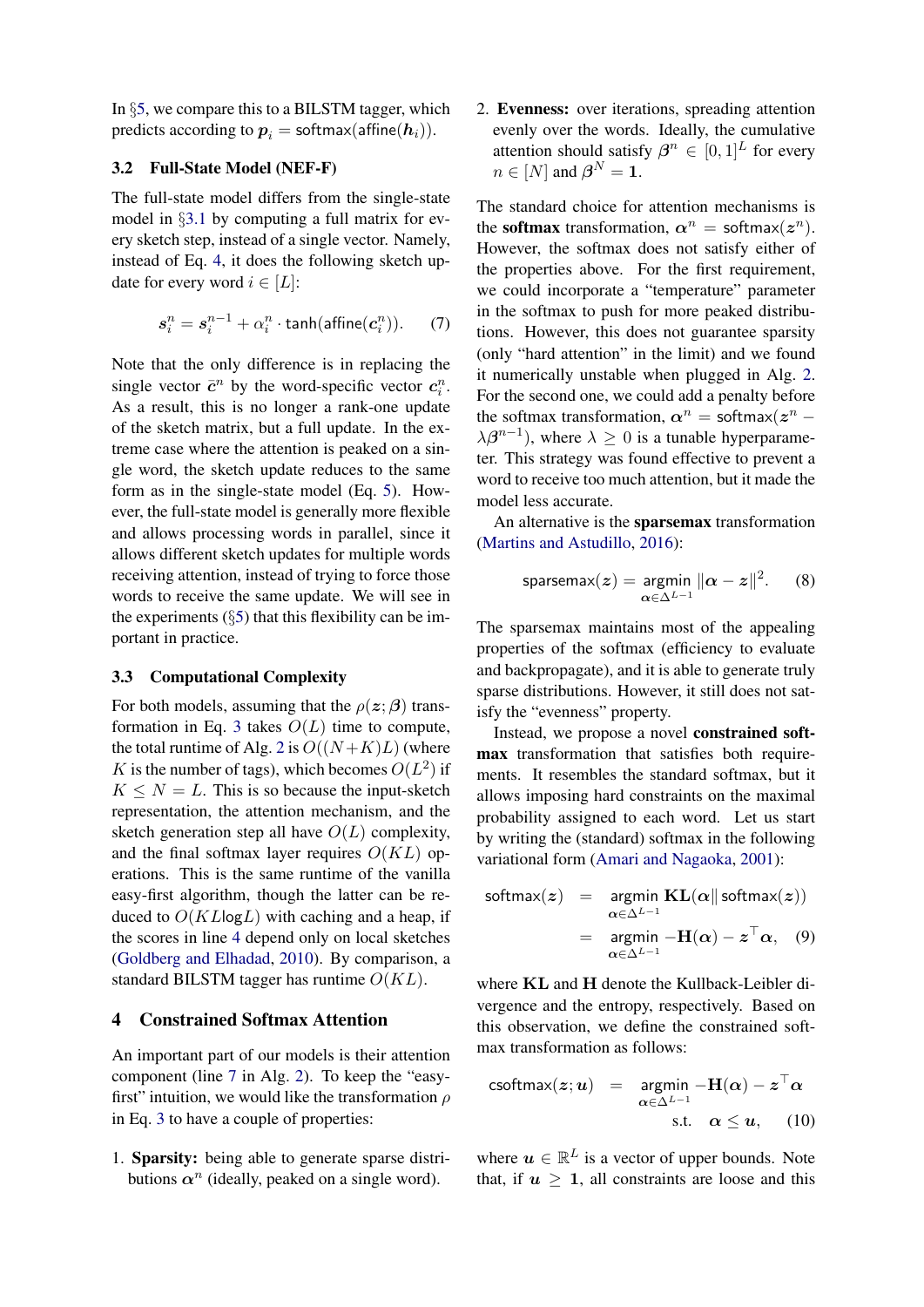<span id="page-4-1"></span>Algorithm 3 Constrained Softmax Forward Input:  $z, u$ Output:  $\alpha$  = csoftmax( $z; u$ ) 1: initialize  $s := 0, A := [L], Z := \sum_{i=1}^{K} \exp(z_i)$ 2: sort  $q_{i_1} \geq \ldots \geq q_{i_L}$ , where  $q_i = \exp(z_i)/u_i$ ,  $\forall i \in [L]$ 3: for  $k = 1$  to  $L$  do 4:  $\alpha_{i_k} := \exp(z_{i_k})(1-s)/Z$ 5: if  $\alpha_{i_k} > u_{i_k}$  then 6:  $Z := Z - \exp(z_{i_k})$ 7:  $\alpha_{i_k} := u_{i_k}, \quad s := s + u_{i_k}, \quad \mathcal{A} := \mathcal{A} \setminus \{i_k\}$ 8: end if 9: end for

reduces to the standard softmax; on the contrary, if  $u \in \Delta^{L-1}$ , they are tight and we must have  $\alpha = u$  due to the normalization constraint. Thus, we propose the following for Eq. [3:](#page-2-7)

$$
\alpha^n = \text{csoftmax}(\boldsymbol{z}^n; 1 - \boldsymbol{\beta}^{n-1}).\qquad(11)
$$

The constraints guarantee  $\beta^n = \beta^{n-1} + \alpha^n \le 1$ . Since  $\mathbf{1}^\top \boldsymbol{\beta}^N = \sum_{n=1}^N \mathbf{1}^\top \boldsymbol{\alpha}^n = N$ , they also ensure that  $\beta^N = 1$ , hence the "evenness" property is fully satisfied. Intuitively, each word gets a credit of one unit of attention that is consumed during the execution of the algorithm. When this credit expires, all subsequent attention weights for that word will be zero.

The next proposition shows how to evaluate the constrained softmax and compute its gradients.

**Proposition 1** Let  $\alpha = \text{csoftmax}(z; u)$ , and de*fine the set*  $\mathcal{A} = \{i \in [L] \mid \alpha_i < u_i\}$  *of the constraints in Eq. [10](#page-3-2) that are met strictly. Then:*

- Forward propagation. *The solution of Eq. [10](#page-3-2) can be written in closed form as*  $\alpha_i$  =  $\min{\{\exp(z_i)/Z, u_i\}}$ , where  $Z = \frac{\sum_{i \in A} \exp(z_i)}{1 - \sum_{i \in A} u_i}$  $\frac{\sum_{i\in\mathcal{A}} \exp(z_i)}{1-\sum_{i\notin\mathcal{A}} u_i}$ .
- Gradient backpropagation. *Let* L(θ) *be a loss function,*  $d\alpha = \nabla_{\alpha} L(\theta)$  *be the output gradient, and*  $dz = \nabla_z L(\theta)$  *and*  $du = \nabla_u L(\theta)$  *be the input gradients. Then, we have:*

$$
dz_i = \mathbb{1}(i \in \mathcal{A})\alpha_i(d\alpha_i - m) \quad (12)
$$

$$
du_i = \mathbb{1}(i \notin \mathcal{A})(d\alpha_i - m), \qquad (13)
$$

where 
$$
m = (\sum_{i \in \mathcal{A}} \alpha_i \, d\alpha_i)/(1 - \sum_{i \notin \mathcal{A}} u_i).
$$

*Proof:* See [A](#page-12-0)pp. A (supplementary material). ■

Algs. [3–](#page-4-1)[4](#page-4-2) turn the results in Prop. [1](#page-4-3) into concrete procedures for evaluating csoftmax and for backpropagating its gradient. Their runtimes are respectively  $O(L \log L)$  and  $O(L)$ .

<span id="page-4-2"></span>Algorithm 4 Constrained Softmax Backprop **Input:** z, u,  $d\alpha$  (and cached  $\alpha$ , A, s from Alg. [3\)](#page-4-1) Output: dz, du 1:  $m := \sum_{i \in \mathcal{A}} \alpha_i \, \mathrm{d}\alpha_i / (1 - s)$ 2: for  $i \in [L]$  do<br>3: if  $i \in A$  the if  $i \in \mathcal{A}$  then

4:  $dz_i := \alpha_i (d\alpha_i - m), \quad du_i := 0$ 5: else

6:  $dz_i := 0$ ,  $du_i := d\alpha_i - m$ 

7: end if 8: end for

# <span id="page-4-0"></span>5 Experiments

We evaluate our neural easy-first models in three sequence tagging tasks: POS tagging, NER, and word quality estimation.

### <span id="page-4-4"></span>5.1 Part-of-Speech Tagging

We ran POS tagging experiments in 12 languages from the Universal Dependencies project v1.4 [\(Nivre et al.,](#page-10-5) [2016\)](#page-10-5), using the standard splits. The datasets contain 17 universal tags.<sup>[3](#page-0-0)</sup>

<span id="page-4-3"></span>We implemented Alg. [2](#page-2-0) in DyNet [\(Neubig et al.,](#page-10-6) [2017\)](#page-10-6), which we extended with the constrained softmax operator (Algs.  $3-4$  $3-4$  $3-4$ ).<sup>4</sup> We used 64dimensional word embeddings, initialized with pre-trained Polyglot vectors [\(Al-Rfou et al.,](#page-9-11) [2013\)](#page-9-11). Apart from the words, we embedded prefix and suffix character *n*-grams with  $n \leq 4$ . We set the affix embedding size to 50 and summed all these embeddings; in the end, we obtained a 164 dimensional representation for each word (words, prefixes, and suffixes). We then fed these embeddings into a BILSTM (with 50 hidden units in each direction) to obtain the encoder states  $[h_1, \ldots, h_L] \in \mathbb{R}^{100 \times L}$ . The other hyperparameters were set as follows: we used a context size  $w = 2$ , set the pre-attention size  $D<sub>z</sub>$  and the sketch size  $D<sub>s</sub>$  to 50, and applied dropout with a probability of 0.2 after the embedding and BILSTM lay-ers and before the final softmax output layer.<sup>[5](#page-0-0)</sup> We ran 20 epochs of Adagrad to minimize the crossentropy loss, with a stepsize of 0.1, and gradient

<sup>&</sup>lt;sup>3</sup>Our choice of languages covers 8 families: Romance (French, Portuguese, Spanish), Germanic (English, German), Slavic (Czech, Russian), Semitic (Arabic), Indo-Iranian (Hindi), Austronesian (Indonesian), Sino-Tibetan (Chinese), and Japonic (Japanese). For all languages, we used the datasets that have the canonical language name, except for Russian, where we used the (much larger) SynTagRus corpus. We prefered large datasets over small ones, to reduce the impact of overfitting in our analysis.

<sup>&</sup>lt;sup>4</sup>The code is available at  $https://github.com/$ [Unbabel/neural-easy-first](https://github.com/Unbabel/neural-easy-first).

<sup>&</sup>lt;sup>5</sup>These hyperparameters were tuned in the English development set, and kept fixed across languages.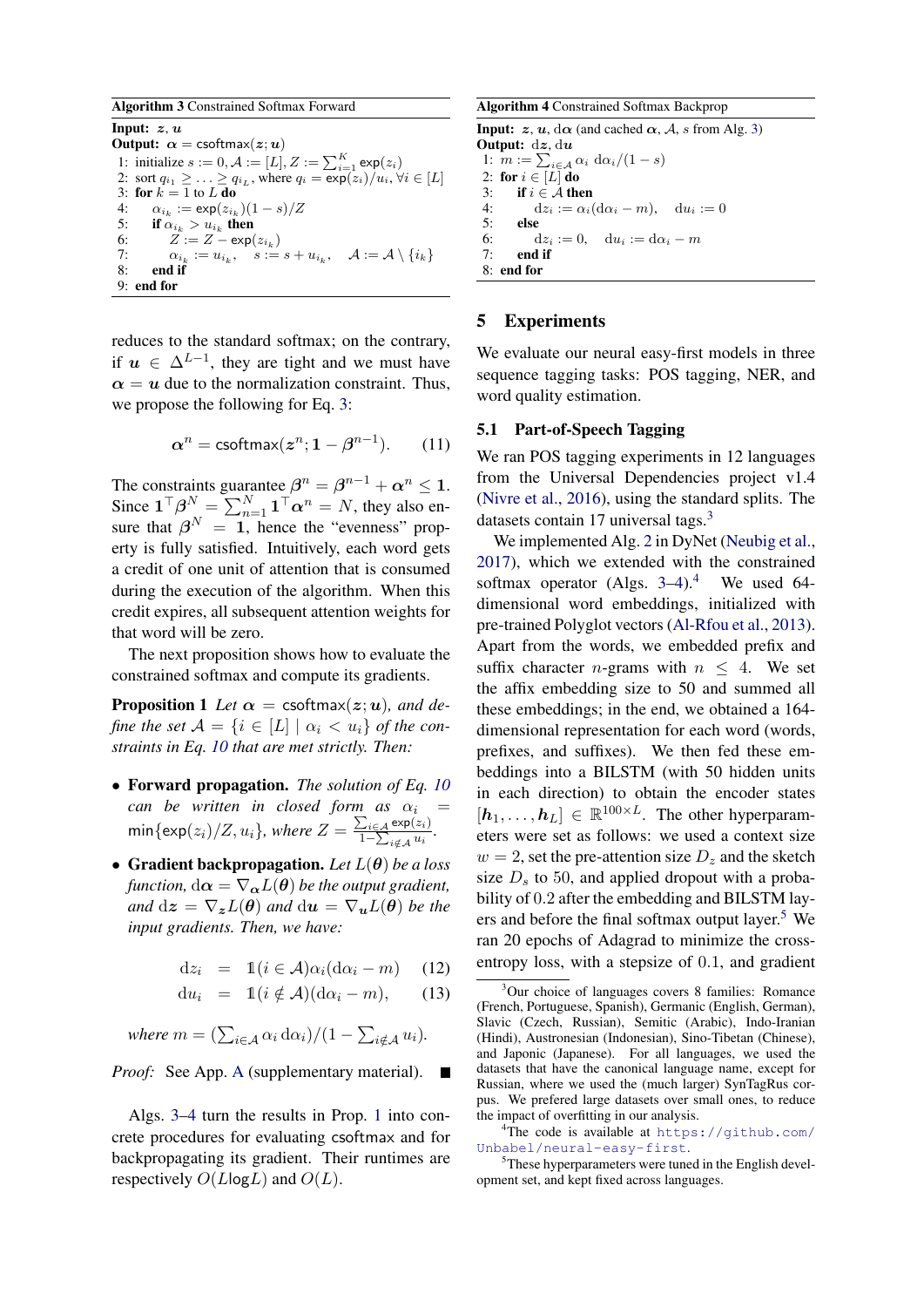<span id="page-5-0"></span>

|                                                                          | Ara.                             | Chi.                             | Cze.                                   | Eng.                    | Fre.                             | Ger.                    | Hin.                    | Ind.                                                     | Jap.                    | Por.                             | Rus.                             | Spa.                             | Avg.                             |
|--------------------------------------------------------------------------|----------------------------------|----------------------------------|----------------------------------------|-------------------------|----------------------------------|-------------------------|-------------------------|----------------------------------------------------------|-------------------------|----------------------------------|----------------------------------|----------------------------------|----------------------------------|
| Gillick et al. $(2016)^{\dagger}$                                        |                                  |                                  | 98.44                                  | 94.00                   | 95.17                            | 92.34                   | $\equiv$                | 91.03                                                    |                         |                                  |                                  | 95.26                            |                                  |
| Plank et al. $(2016)^T$                                                  | 98.91                            |                                  | 98.24                                  | 95.16                   | 96.11                            | 93.38                   | 97.10                   | 93.41                                                    | $\equiv$                | 97.90                            |                                  | 95.74                            |                                  |
| Linear (TurboTagger)<br><b>BILSTM</b><br>Vanilla Easy-First              | 95.18<br>95.60<br>95.62          | 91.38<br>92.73<br>92.78          | 98.07<br>98.46<br>98.50                | 94.43<br>94.94<br>94.78 | 96.48<br>96.37<br>96.35          | 91.92<br>92.97<br>92.91 | 95.98<br>96.80<br>96.81 | 93.12<br>93.79<br>93.68                                  | 89.35<br>92.72<br>92.68 | 96.63<br>97.01<br>97.12          | 97.32<br>97.83<br>97.93          | 95.44<br>95.27<br>95.31          | 94.88<br>95.39<br>95.42          |
| NEF-S. csoftmax<br>NEF-F. softmax<br>NEF-F, sparsemax<br>NEF-F. csoftmax | 95.63<br>95.61<br>95.14<br>95.53 | 92.87<br>92.92<br>92.86<br>92.99 | 98.50<br>98.47<br>97.75<br>98.53 95.01 | 94.91<br>95.15<br>93.97 | 96.41<br>96.52<br>91.79<br>96.70 | 92.96<br>90.27<br>92.93 | 89.40<br>96.98          | 92.86 96.79 93.65 92.93<br>96.75 93.67<br>93.48<br>93.81 | 92.57<br>92.61<br>92.72 | 96.57<br>97.12<br>95.27<br>97.04 | 97.91<br>97.92<br>96.32<br>97.94 | 95.42<br>95.41<br>95.36<br>95.42 | 95.42<br>95.43<br>93.88<br>95.47 |

Table 1: POS tagging accuracies. The average in the rightmost column is over the words of each treebank. †Note that [Gillick et al.](#page-9-12) [\(2016\)](#page-9-12) and [Plank et al.](#page-10-0) [\(2016\)](#page-10-0) are not strictly comparable, since they use older versions of the treebanks (UD1.1 and UD1.2, respectively).

<span id="page-5-1"></span>

Figure 2: Attention visualization for English POS tagging. From the left: constrained softmax, softmax, sparsemax, vanilla. Rows correspond to attention vectors (high values in yellow, low ones in dark blue).

clipping of 5 (DyNet's default). We excluded from the training set sentences longer than 50 words.

Table [1](#page-5-0) compares several variants of our neural easy-first system—the single-state model (NEF-S), the full-state model (NEF-F), and the latter with softmax, sparsemax, and csoftmax attention. We used as many sketch steps as the number of words,  $N = L$ . As baselines, we used:

- A feature-based linear model (TurboTagger, [Martins et al.](#page-10-7) [\(2013\)](#page-10-7)).
- A BILSTM tagger identical to our system, but without sketch steps  $(N = 0)$ .
- A vanilla easy-first tagger (Alg. [1\)](#page-1-2), using the argument of the softmax in Eq. [6](#page-2-5) as the scoring function. This uses the same sketch representations as the neural easy-first systems, but replaces the attention mechanism by "hard" attention placed on the highest scored word.

For comparison, we also show the accuracies reported by [Gillick et al.](#page-9-12) [\(2016\)](#page-9-12) for their byte-tospan system (trained separately on each language) and by [Plank et al.](#page-10-0) [\(2016\)](#page-10-0) for their state-of-the-art multi-task BILSTM tagger (these results are not fully comparable though, due to different treebank versions).

Among the neural easy-first systems, we observe that NEF-F with csoftmax attention generally outperforms the others, but the differences are very slight (excluding the sparsemax attention system, which performed substancially worse). This system wins over the linear system for all languages but Spanish, and over the BILSTM baseline for 9 out of 12 languages (loses in Arabic and German, and ties in Japanese). Note, however, that the differences are small (95.47% against 95.39%, averaged across treebanks). We conjecture that this is due to the fact that the BILSTM already captures most of the relevant context in its encoder. Our NEF-F system with csoftmax also wins over the vanilla easy-first system for 10 out of 12 languages (arguably due to its ability to backpropagate the gradients through the soft attention mechanism), but the difference in the average score is again small (95.47% against 95.42%).

Figure [2](#page-5-1) depicts some patterns learned by the NEF-F model with various attention types. With the csoftmax, the model learns to move left and right, and the main verb *"thought"* is the most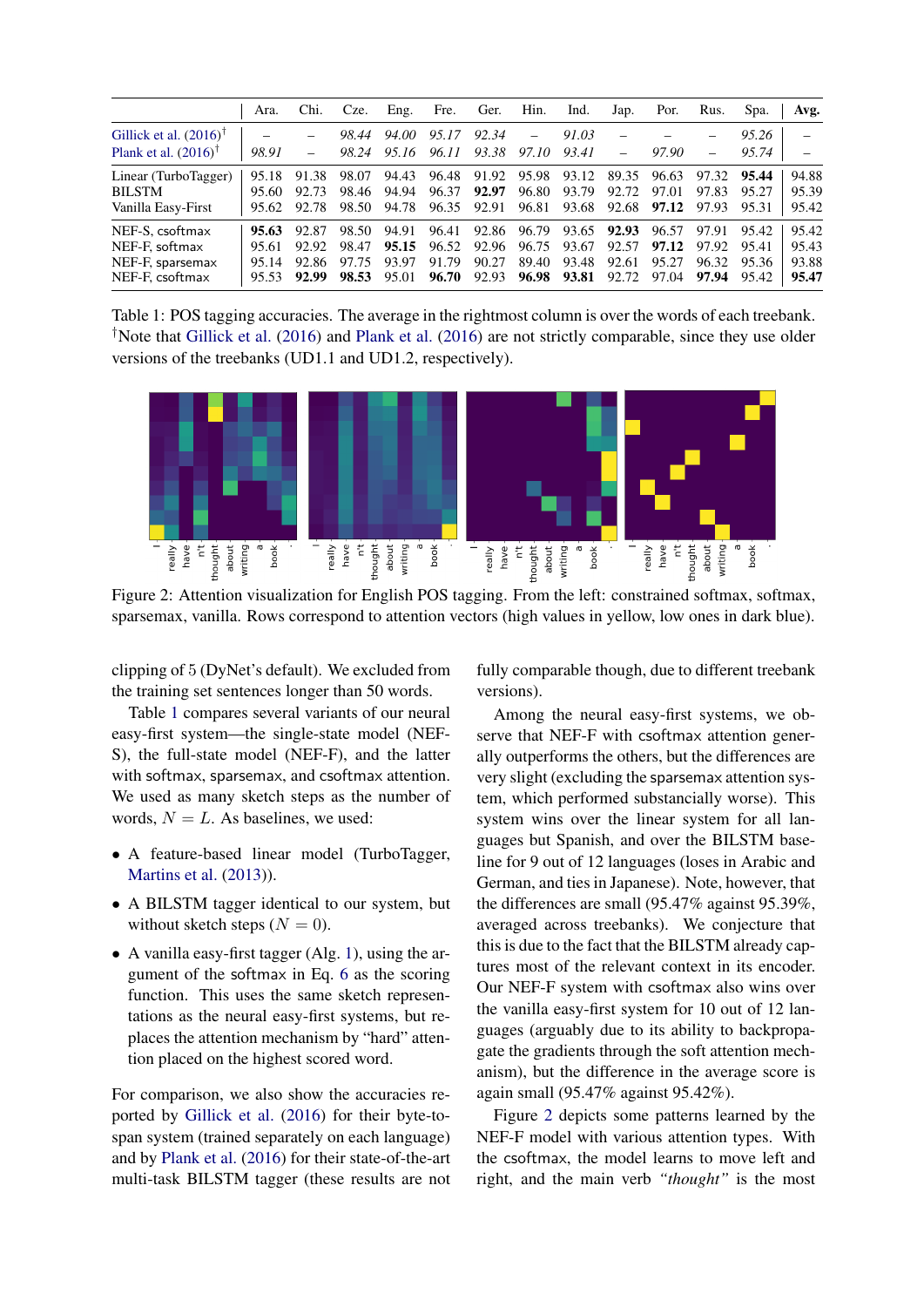prominent candidate for the easiest decision. In fact, in 57% of the test sentences, the model focuses first on a verb. The "raindrop" appearance of the plot is due to the evenness property of csoftmax, which causes the attention over a word to increase gradually until the cumulative attention is exhausted. This constrasts with the softmax attention (less diverse and non-sparse) and the sparsemax (sparse, but not even). We show for comparison the (hard) decisions made by the vanilla easy-first decoder.

## 5.2 Named Entity Recognition

Next, we applied our model to NER. We used the official datasets from the CoNLL 2002-3 shared tasks [\(Tjong Kim Sang,](#page-11-2) [2002;](#page-11-2) [Tjong Kim Sang](#page-11-3) [and De Meulder,](#page-11-3) [2003\)](#page-11-3), which tag names, locations, and organizations using a BIO scheme, and cover four languages (Dutch, English, German, and Spanish). We made two experiments: one using the exact same BILSTM and NEF models with a standard softmax output layer, as in §[5.1](#page-4-4) (which does not guarantee valid segmentations), and another one replacing the output softmax layer by a sequential CRF layer, which requires learning  $O(K^2)$  additional parameters for pairs of consecutive tags [\(Huang et al.,](#page-9-13) [2015;](#page-9-13) [Lample et al.,](#page-10-1) [2016\)](#page-10-1). We used the same hyperparameters as in the POS tagging experiments, except the dropout probability, which was set to 0.3 (tuned on the validation set). For English, we used pre-trained 300-dimensional GloVe-840B embeddings [\(Pen](#page-10-8)[nington et al.,](#page-10-8) [2014\)](#page-10-8); for Spanish and German, we used the 64-dimensional word embeddings from [Lample et al.](#page-10-1) [\(2016\)](#page-10-1); for Dutch we used the aforementioned Polyglot vectors. All embeddings are fine-tuned during training. Since many words are not entities, and those receive a default "outside" tag, we expect that fewer sketch steps are necessary to achieve top performance.

Table [2](#page-6-0) shows the results, which confirm this hypothesis. We compare the same BILSTM baseline to our NEF-S and NEF-F models with csoftmax attention (with and without the CRF output layer), varying the maximum number of sketch steps. We also compare against the byte-to-span model of [Gillick et al.](#page-9-12) [\(2016\)](#page-9-12) and the state-of-theart character-based LSTM-CRF system of [Lample](#page-10-1) [et al.](#page-10-1)  $(2016)$ <sup>[6](#page-0-0)</sup> We can see that, for all languages,

<span id="page-6-0"></span>

|                        | Dut.  | Eng.  | Ger.  | Spa.  |
|------------------------|-------|-------|-------|-------|
| Gillick et al. (2016)  | 78.08 | 84.57 | 72.08 | 81.83 |
| Lample et al. $(2016)$ | 81.74 | 90.94 | 78.76 | 85.75 |
| <b>BILSTM</b>          | 76.56 | 85.74 | 70.05 | 77.00 |
| NEF-S, $N=5$           | 77.37 | 86.40 | 72.27 | 75.80 |
| NEF-F, $N=5$           | 77.96 | 86.11 | 72.60 | 79.22 |
| NEF-F, $N=10$          | 77.52 | 87.11 | 72.96 | 78.99 |
| NEF-F, $N = L$         | 78.46 | 86.36 | 72.35 | 78.87 |
| <b>BILSTM-CRF</b>      | 79.00 | 86.96 | 72.98 | 80.44 |
| NEF-CRF-S, $N=5$       | 78.89 | 88.33 | 72.37 | 80.21 |
| NEF-CRF-F, $N=5$       | 80.03 | 88.01 | 73.45 | 81.00 |
| NEF-CRF-F, $N = 10$    | 79.86 | 87.51 | 73.63 | 80.35 |
| NEF-CRF-F, $N = L$     | 80.29 | 87.58 | 74.75 | 80.71 |

Table 2:  $F_1$  scores for NER, computed by the CoNLL 2002 evaluation script.

the NEF-CRF-F model with 5 steps is consistently better than the BILSTM-CRF and, with the exception of English, the NEF-CRF-S model. The same holds for the BILSTM and NEF-F models without the CRF output layer. With the exception of German, increasing the number of steps did not make a big difference.

Figure [3](#page-7-0) shows the attention distributions over the sketch steps for an English sentence, for fullstate models trained with  $N \in \{5, L\}$ . The model with  $L$  sketch steps learned that it is easiest to focus on the beginning of a named entity, and then to move to the right to identify the full span. The model with only 5 sketch steps learns to go straight to the point, placing most attention on the entity words and ignoring most of the O-tokens.

#### 5.3 Word-Level Quality Estimation

Finally, we evaluate our model's performance on word-level translation quality estimation. goal is to evaluate a translation system's quality without access to reference translations [\(Blatz](#page-9-14) [et al.,](#page-9-14) [2004;](#page-9-14) [Specia et al.,](#page-11-4) [2013\)](#page-11-4). Given a sentence pair (a source sentence and its machine translated sentence in a target language), a word-level system classifies each target word as OK or BAD. We used the official English-German dataset from the WMT16 shared task [\(Bojar et al.,](#page-9-15) [2016\)](#page-9-15).

This task differs from the previous ones in which its input is a sentence pair and not a single

<sup>&</sup>lt;sup>6</sup>The current state of the art on these datasets [\(Gillick](#page-9-12) [et al.,](#page-9-12) [2016;](#page-9-12) [Lample et al.,](#page-10-1) [2016;](#page-10-1) [Ma and Hovy,](#page-10-9) [2016\)](#page-10-9) is achieved by more sophisticated systems with more param-

eters, mixing character and word-based models, sharing a model across languages, or combining CRFs with convolutional and recurrent layers. We used simpler models in our experiments since our goal is to assess how much the neural easy-first systems can bring in addition to a BILSTM system, rather than building a state-of-the-art system.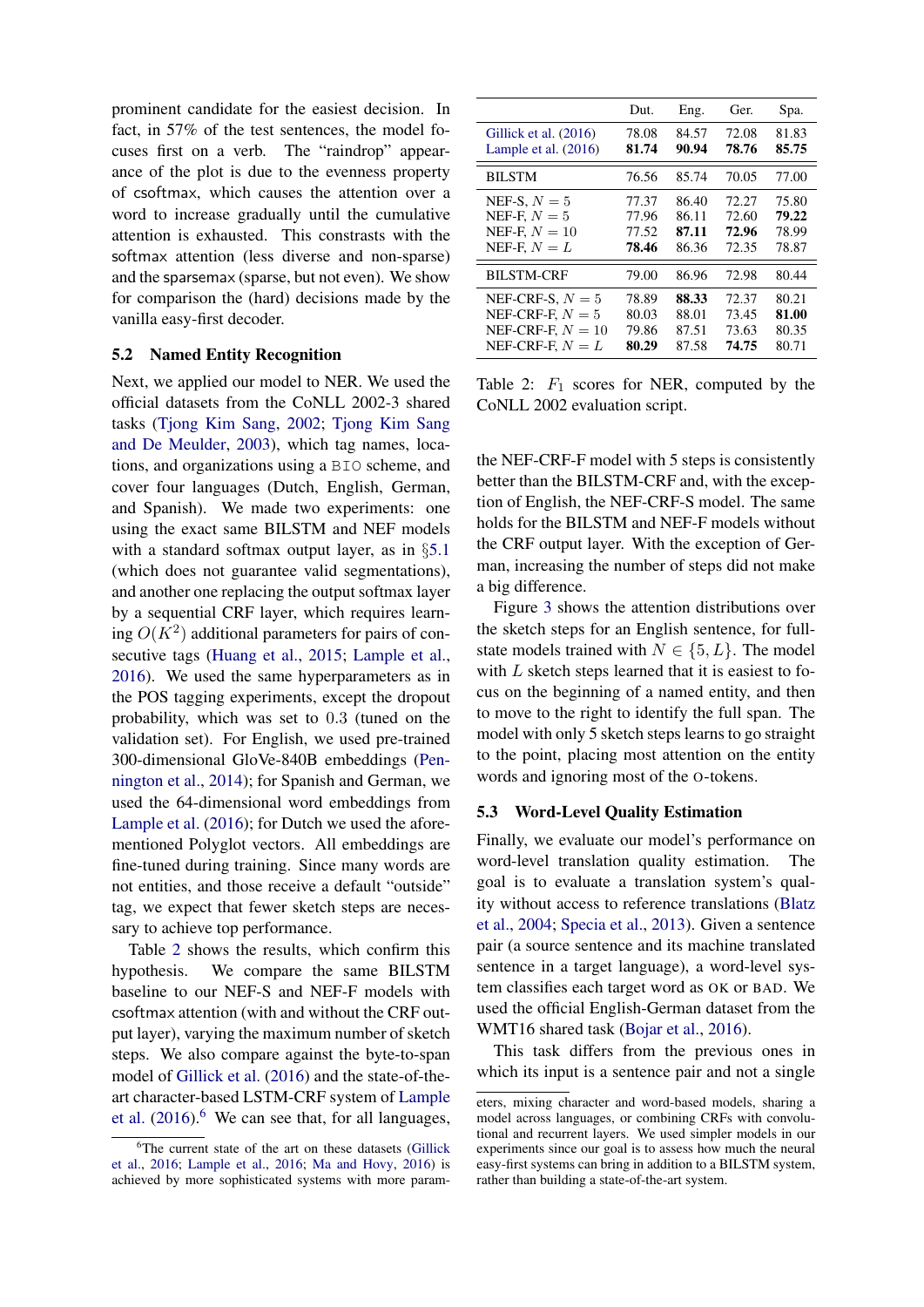<span id="page-7-0"></span>

Figure 3: Attention visualization for English NER, for 5 (top) and L (bottom) sketch steps. Words tagged as B-\* are marked in light blue, those with I-\* tags, in bold red, and with O-\* tags, in green.

sentence. We replaced the affix embeddings by the concatenation of the 64-dimensional embeddings of the target words with those of the aligned source words (we used the alignments provided in the shared task), yielding 128-dimensional representations. We used the same hyperparameters as in the POS tagging task, except the dropout probability, set to 0.1. We followed prior work [\(Kreutzer](#page-9-16) [et al.,](#page-9-16) [2015\)](#page-9-16) and upweighted the BAD words in the loss function to make the model more pessimistic; we used a weight of 5 (tuned in the validation set).

Table [3](#page-7-1) shows the results. We see that all our NEF-S and NEF-F models outperform the BIL-STM, and that the NEF-F model with 5 sketch steps achieved the best results.<sup>[7](#page-0-0)</sup> Figure [4](#page-7-2) illustrates the attention over the target words for 5 sketches. We observe that the attention focuses early in the areas predicted BAD and moves left and right within these areas, not wasting attention on the OK part of the sentence. This block-wise fo-

<span id="page-7-1"></span>

| <b>BILSTM</b> |       | NEF-S                   | NEF-F |       |  |  |
|---------------|-------|-------------------------|-------|-------|--|--|
|               |       | $N=5$ $N=L$ $N=5$ $N=L$ |       |       |  |  |
| 39.71         | 40.91 | 40.99                   | 41.18 | 40.84 |  |  |

Table 3:  $F_1$ -MULT scores (product of  $F_1$  for OK and BAD words) for word-level quality estimation, computed by the official shared task script.

<span id="page-7-2"></span>

Figure 4: Example for word-level quality estimation. The source sentence is *"To open the Actions panel, from the main menu, choose Window* > *Actions."* BAD words are red (bold font), OK words are green.

cus makes sense for quality estimation, since often complete phrases are BAD.

### 5.4 Ablation Study

To better understand our proposed model, we carried out an ablation study for NER on the English dataset. The following alternate configurations were tried and compared against the NEF-CRF-F model with csoftmax attention and 5 sketch steps:

- A NEF-CRF-F model for which the final concatenation in Eq. [6](#page-2-5) was removed, being replaced by  $\boldsymbol{p}_i$  = softmax(affine $(\boldsymbol{s}_i^N)$ ). The goal was to see if the sketches retain enough information about the input to make a final prediction without requiring the states  $h_i$ .
- A model for which the attention mechanism applied at each sketch step was replaced by a uniform distribution over the input words.
- A vanilla easy-first system (Alg. [1\)](#page-1-2). Since this system can only focus on one word at the time (unlike the models with soft attention), we tried both  $N = 5$  and  $N = L$  sketch steps.
- A left-to-right and right-to-left model, which replaces the attention mechanism by one of these two prescribed orders.

Table [4](#page-8-0) shows the results. As expected, the neural easy-first system was the best performing one, although the difference with respect to the ablated

 $7$ Our best system would rank third in the shared task, out of 13 submissions. The winner system, which achieved 49.52  $F_1$ -MULT, was considerably more complex than ours, using an ensemble of three neural networks with a linear system [\(Martins et al.,](#page-10-10) [2016\)](#page-10-10).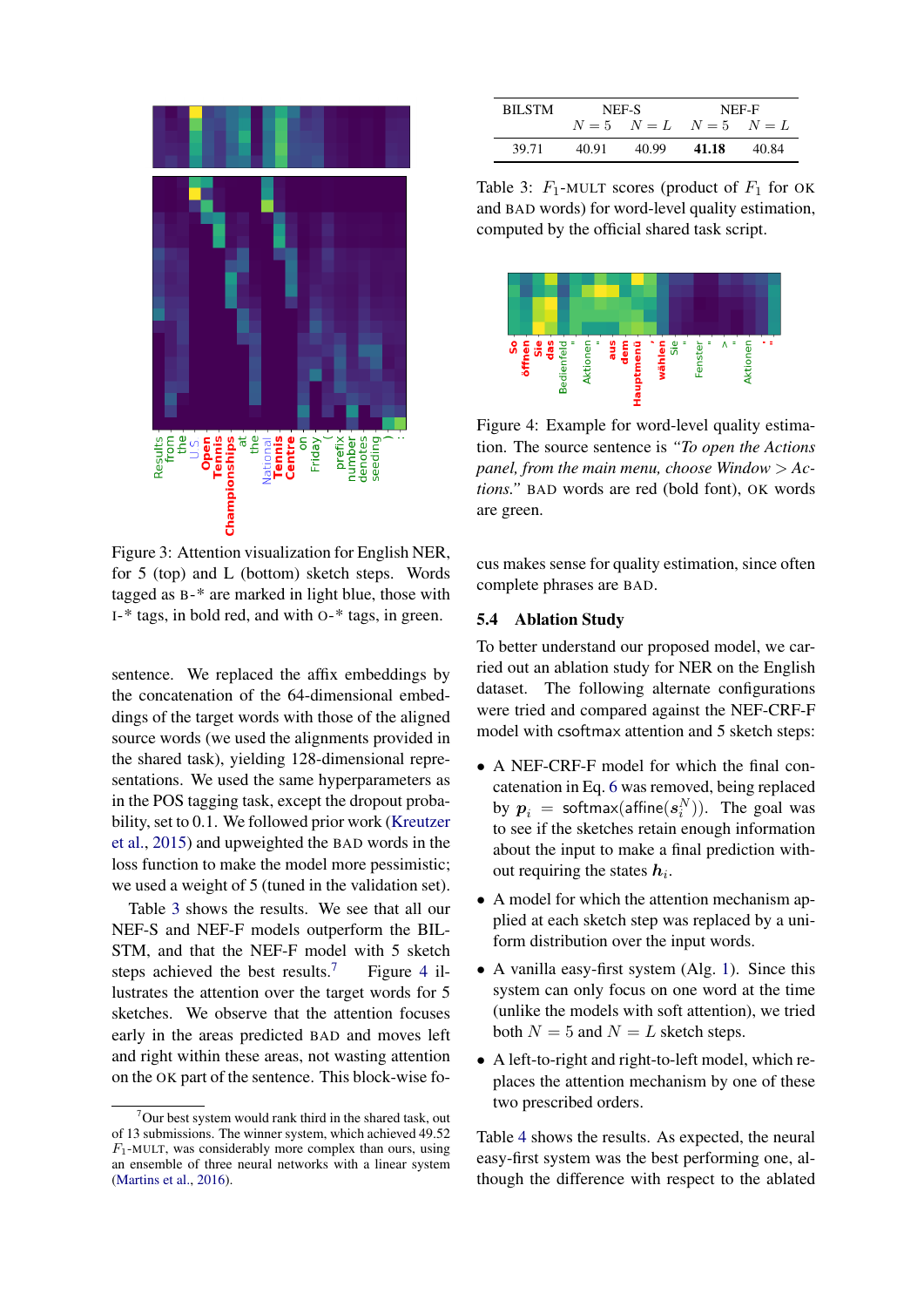<span id="page-8-0"></span>

| NEF-CRF-F, $N=5$                | 88.01 |
|---------------------------------|-------|
| NEF-CRF-F w/out concat, $N = 5$ | 87.47 |
| Uniform Attention, $N = 5$      | 87.46 |
| Vanilla EF + CRF, $N = 5$       | 87.17 |
| Vanilla EF + CRF, $N = L$       | 87.46 |
| Left-to-right + CRF, $N = L$    | 87.57 |
| Right-to-left + CRF, $N = L$    | 87.53 |

Table 4: Ablation experiments. Reported are  $F_1$ scores for NER in the English test set.

systems is relatively small. Removing the concatenation in Eq. [6](#page-2-5) is harmful, which suggests that there is information about the input not retained in the sketches. The uniform attention performs surprisingly well, and so do the left-to-right and right-to-left models, but they are still about half a point behind. The vanilla easy-first system has the worst performance with  $N = 5$ . This is due to the fact that the vanilla model is uncapable of processing words "in parallel" in the same sketch step, a disadvantage with respect to the neural easy-first models, which have this capability due to their soft attention mechanisms (see the top image in Fig. [3\)](#page-7-0).

## 6 Related Work

Vanilla easy-first decoders have been used in POS tagging [\(Tsuruoka and Tsujii,](#page-11-1) [2005;](#page-11-1) [Ma](#page-10-3) [et al.,](#page-10-3) [2013\)](#page-10-3), dependency parsing [\(Goldberg](#page-9-7) [and Elhadad,](#page-9-7) [2010\)](#page-9-7), and coreference resolution [\(Stoyanov and Eisner,](#page-11-5) [2012\)](#page-11-5), being related to cyclic dependency networks and guided learning [\(Toutanova et al.,](#page-11-6) [2003;](#page-11-6) [Shen et al.,](#page-10-11) [2007\)](#page-10-11). More recent works compute scores with a neural network [\(Socher et al.,](#page-10-12) [2011;](#page-10-12) [Clark and Manning,](#page-9-9) [2016;](#page-9-9) [Kiperwasser and Goldberg,](#page-9-8) [2016\)](#page-9-8), but they still operate in a discrete space to pick the easiest actions (the non-differentiable argmax in line [6](#page-1-3) of Alg. [1\)](#page-1-2). Generalizing this idea to "continuous" operations is at the very core of our paper, allowing gradients to be fully backpropagated. In a different context, building differentiable computation structures has also been addressed by [Graves et al.](#page-9-17) [\(2014\)](#page-9-17); [Grefenstette et al.](#page-9-18) [\(2015\)](#page-9-18).

An important contribution of our paper is the constrained softmax transformation. Others have proposed alternatives to softmax attention, including the sparsemax [\(Martins and Astudillo,](#page-10-4) [2016\)](#page-10-4) and multi-focal attention [\(Globerson et al.,](#page-9-19) [2016\)](#page-9-19). The latter computes a KL projection onto a budget polytope to focus on multiple words. Our constrained softmax also corresponds to a KL projection, but (i) it involves box constraints instead of a budget, (ii) it is normalized to 1, and (iii) we also backpropagate the gradient over the constraint variables. It also achieves sparsity (see the "raindrop" plots in Figures [2](#page-5-1)[–4\)](#page-7-2), and is suitable for sequentially computing attention distributions when diversity is desired (e.g. soft 1-to-1 alignments). Recently, [Chorowski and Jaitly](#page-9-20) [\(2016\)](#page-9-20) developed an heuristic with a threshold on the total attention as a "coverage criterion" (see their Eq. 11), however their heuristic is non-differentiable.

Our sketch generation step is similar in spirit to the "deep recurrent attentive writer" (DRAW, [Gre](#page-9-21)[gor et al.](#page-9-21) [\(2015\)](#page-9-21)) which generates images by iteratively refining sketches with a recurrent neural network (RNN). However, our goal is very different: instead of generating images, we generate vectors that lead to a final sequence tagging prediction.

Finally, the visualization provided in Figures [2–](#page-5-1) [4](#page-7-2) brings up the question how to understand and rationalize predictions by neural network systems, addressed by [Lei et al.](#page-10-13) [\(2016\)](#page-10-13). Their model, however, uses a form of stochastic attention and it does not perform any iterative refinement like ours.

### 7 Conclusions

We introduced novel fully-differentiable easy-first taggers that learn to make predictions over sequences in an order that is adapted to the task at hand. The decoder iteratively updates a sketch of the predictions by interacting with an attention mechanism. To spread attention evenly through all words, we introduced a new constrained softmax transformation, along with an algorithm to backpropagate its gradients. Our neural-easy first decoder consistently outperformed a BILSTM on a range of sequence tagging tasks.

A natural direction for future work is to go beyond sequence tagging (which we regard as a simple first step) toward other NLP structured prediction problems, such as sequence-to-sequence prediction. This requires replacing the sketch matrix in Alg. [2](#page-2-0) by a dynamic memory structure.

#### Acknowledgments

We thank the Unbabel research team and the reviewers for their comments. This work was supported by the Fundação para a Ciência e Tecnologia through contracts UID/EEA/50008/2013, PTDC/EEI-SII/7092/2014 (LearnBig), and CMU-PERI/TIC/0046/2014 (GoLocal).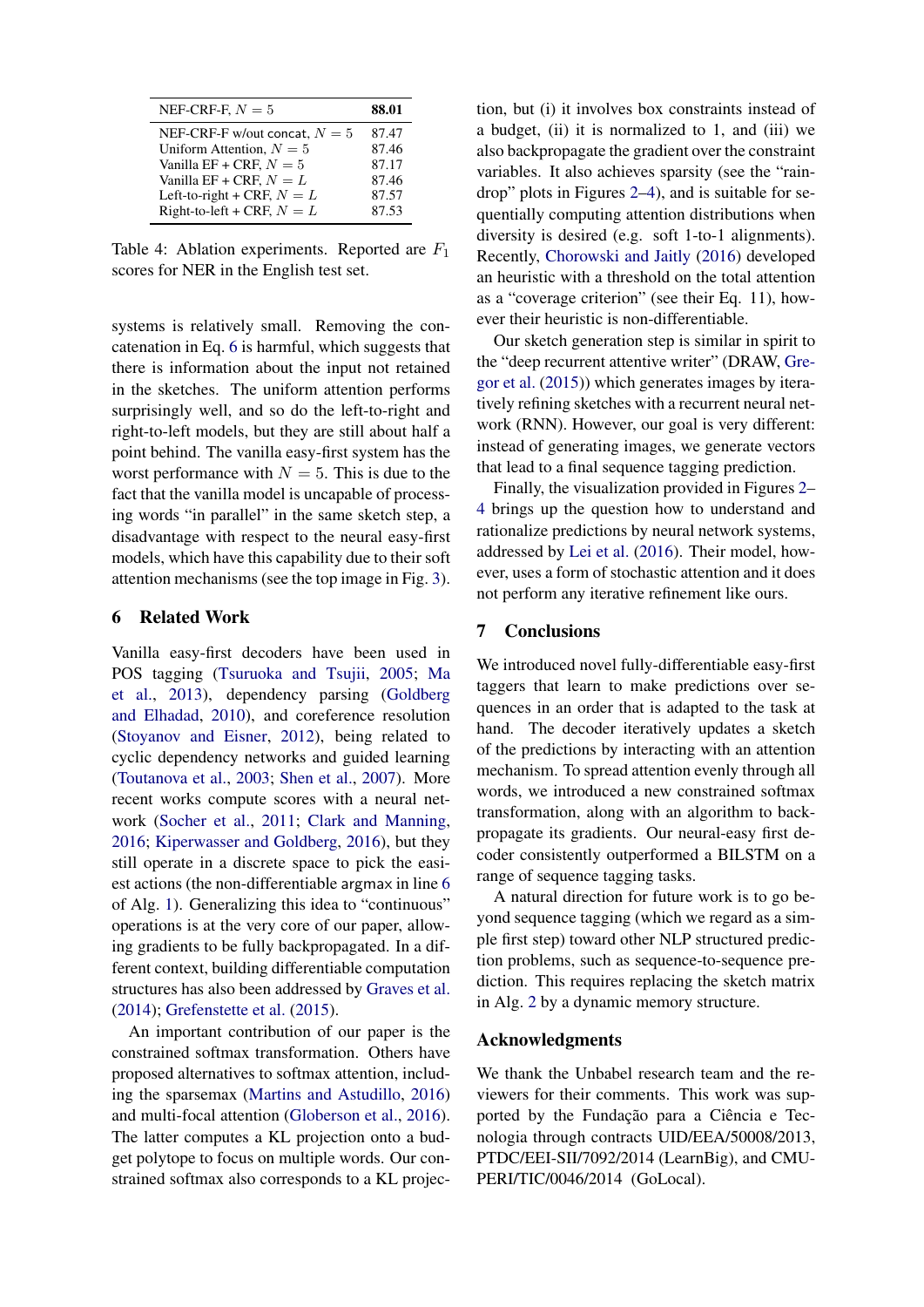### References

- <span id="page-9-11"></span>Rami Al-Rfou, Bryan Perozzi, and Steven Skiena. 2013. Polyglot: Distributed word representations for multilingual nlp.  $arXiv$  preprint tations for multilingual nlp. *arXiv:1307.1662*.
- <span id="page-9-10"></span>S. Amari and H. Nagaoka. 2001. *Methods of Information Geometry*. Oxford University Press.
- <span id="page-9-4"></span>Daniel Andor, Chris Alberti, David Weiss, Aliaksei Severyn, Alessandro Presta, Kuzman Ganchev, Slav Petrov, and Michael Collins. 2016. Globally normalized transition-based neural networks. In *Proc. of the Annual Meeting of the Association for Computational Linguistics*, pages 2442–2452.
- <span id="page-9-3"></span>Dzmitry Bahdanau, Kyunghyun Cho, and Yoshua Bengio. 2015. Neural Machine Translation by Jointly Learning to Align and Translate. In *International Conference on Learning Representations*.
- <span id="page-9-6"></span>Samy Bengio, Oriol Vinyals, Navdeep Jaitly, and Noam Shazeer. 2015. Scheduled sampling for sequence prediction with recurrent neural networks. In *Advances in Neural Information Processing Systems*, pages 1171–1179.
- <span id="page-9-14"></span>John Blatz, Erin Fitzgerald, George Foster, Simona Gandrabur, Cyril Goutte, Alex Kulesza, Alberto Sanchis, and Nicola Ueffing. 2004. Confidence estimation for machine translation. In *Proc. of the International Conference on Computational Linguistics*, page 315.
- <span id="page-9-15"></span>Ondřej Bojar, Rajen Chatterjee, Christian Federmann, Yvette Graham, Barry Haddow, Matthias Huck, Antonio Jimeno Yepes, Philipp Koehn, Varvara Logacheva, Christof Monz, Matteo Negri, Aurelie Neveol, Mariana Neves, Martin Popel, Matt Post, Raphael Rubino, Carolina Scarton, Lucia Specia, Marco Turchi, Karin Verspoor, and Marcos Zampieri. 2016. Findings of the 2016 conference on machine translation. In *Proceedings of the First Conference on Machine Translation*, pages 131– 198.
- <span id="page-9-20"></span>Jan Chorowski and Navdeep Jaitly. 2016. Towards better decoding and language model integration in sequence to sequence models. *arXiv preprint arXiv:1612.02695*.
- <span id="page-9-9"></span>Kevin Clark and Christopher D Manning. 2016. Improving coreference resolution by learning entitylevel distributed representations. In *Proc. of the Annual Meeting of the Association for Computational Linguistics*.
- <span id="page-9-5"></span>H. Daumé, J. Langford, and D. Marcu. 2009. Searchbased structured prediction. *Machine learning*, 75(3):297–325.
- <span id="page-9-0"></span>Chris Dyer, Miguel Ballesteros, Wang Ling, Austin Matthews, and Noah A. Smith. 2015. Transitionbased dependency parsing with stack long shortterm memory. In *Proc. of the Annual Meeting of the*

*Association for Computational Linguistics*, pages 334–343, Beijing, China. Association for Computational Linguistics.

- <span id="page-9-12"></span>Dan Gillick, Cliff Brunk, Oriol Vinyals, and Amarnag Subramanya. 2016. Multilingual language processing from bytes. In *Proc. of the Annual Meeting of the North-American Chapter of the Association for Computational Linguistics*.
- <span id="page-9-19"></span>Amir Globerson, Nevena Lazic, Soumen Chakrabarti, Amarnag Subramanya, Michael Ringgaard, and Fernando Pereira. 2016. Collective entity resolution with multi-focal attention. In *Proc. of the Annual Meeting of the Association for Computational Linguistics*.
- <span id="page-9-7"></span>Y. Goldberg and M. Elhadad. 2010. An efficient algorithm for easy-first non-directional dependency parsing. In *Proc. of Annual Conference of the North American Chapter of the Association for Computational Linguistics*, pages 742–750.
- <span id="page-9-2"></span>Alex Graves, Santiago Fernández, and Jürgen Schmidhuber. 2005. Bidirectional lstm networks for improved phoneme classification and recognition. In *International Conference on Artificial Neural Networks*, pages 799–804. Springer.
- <span id="page-9-17"></span>Alex Graves, Greg Wayne, and Ivo Danihelka. 2014. Neural Turing Machines. *arXiv preprint arXiv:1410.5401*.
- <span id="page-9-18"></span>Edward Grefenstette, Karl Moritz Hermann, Mustafa Suleyman, and Phil Blunsom. 2015. Learning to Transduce with Unbounded Memory. In *Advances in Neural Information Processing Systems*, pages 1819–1827.
- <span id="page-9-21"></span>Karol Gregor, Ivo Danihelka, Alex Graves, Danilo Rezende, and Daan Wierstra. 2015. Draw: A recurrent neural network for image generation. In *Proc. of the International Conference on Machine Learning*, pages 1462–1471.
- <span id="page-9-1"></span>Sepp Hochreiter and Jürgen Schmidhuber. 1997. Long short-term memory. *Neural computation*, 9(8):1735–1780.
- <span id="page-9-13"></span>Zhiheng Huang, Wei Xu, and Kai Yu. 2015. Bidirectional lstm-crf models for sequence tagging. *arXiv preprint arXiv:1508.01991*.
- <span id="page-9-8"></span>Eliyahu Kiperwasser and Yoav Goldberg. 2016. Easyfirst dependency parsing with hierarchical tree lstms. *arXiv preprint arXiv:1603.00375*.
- <span id="page-9-16"></span>Julia Kreutzer, Shigehiko Schamoni, and Stefan Riezler. 2015. Quality estimation from scratch (quetch): Deep learning for word-level translation quality estimation. In *Proceedings of the Tenth Workshop on Statistical Machine Translation*, pages 316–322.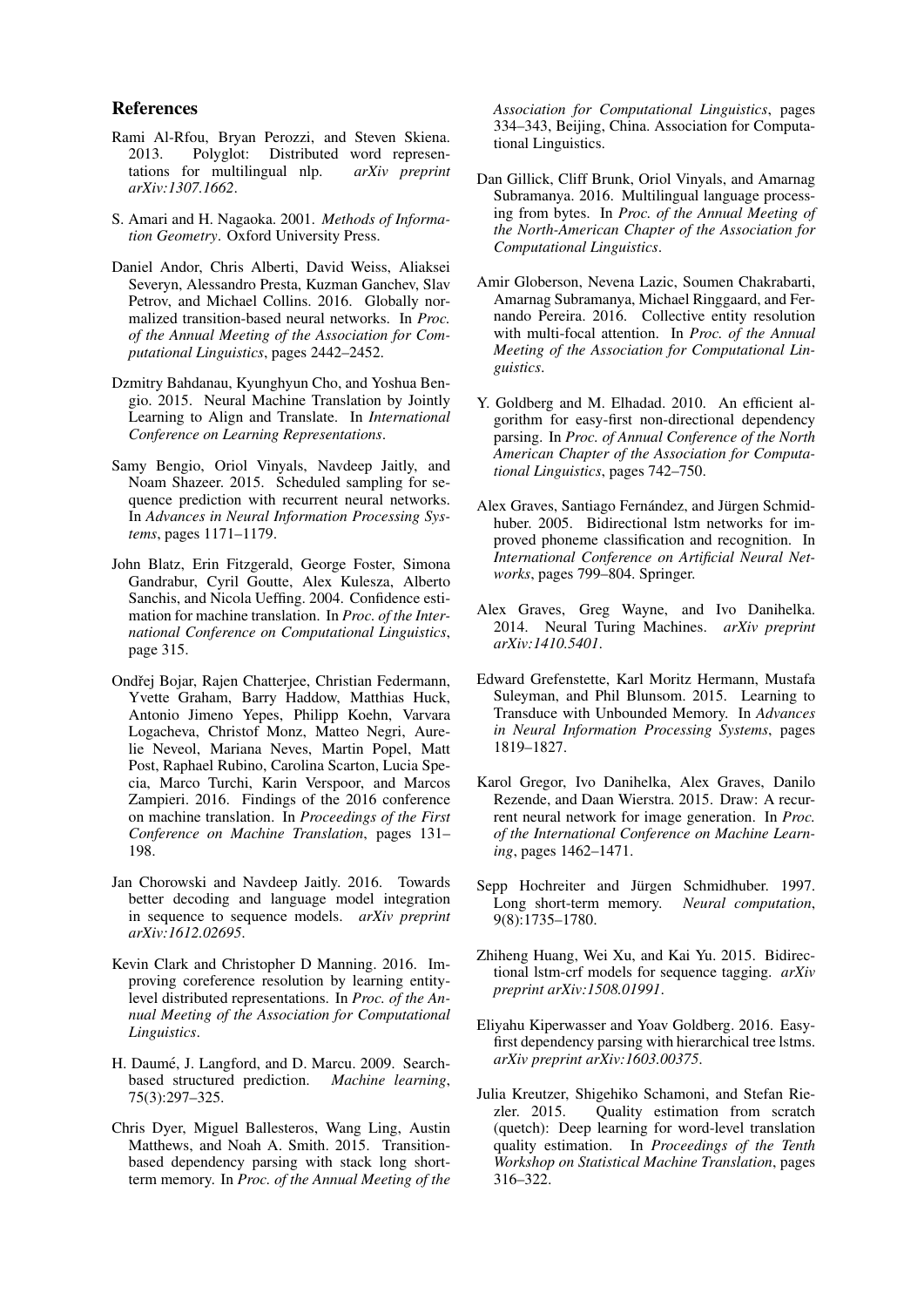- <span id="page-10-1"></span>Guillaume Lample, Miguel Ballesteros, Sandeep Subramanian, Kazuya Kawakami, and Chris Dyer. 2016. Neural architectures for named entity recognition. In *Proc. of the Annual Meeting of the North-American Chapter of the Association for Computational Linguistics*.
- <span id="page-10-13"></span>Tao Lei, Regina Barzilay, and Tommi Jaakkola. 2016. Rationalizing neural predictions. In *Proc. of Empirical Methods for Natural Language Processing*.
- <span id="page-10-3"></span>Ji Ma, Tong Xiao, and Nan Yang. 2013. Easy-first pos tagging and dependency parsing with beam search. In *In Proceedings of the 51st Annual Meeting of the Association for Computational Linguistics (Volume 2: Short Papers*.
- <span id="page-10-9"></span>Xuezhe Ma and Eduard Hovy. 2016. End-to-end sequence labeling via bi-directional lstm-cnns-crf. In *Proc. of the Annual Meeting of the Association for Computational Linguistics*.
- <span id="page-10-7"></span>André F. T Martins, Miguel B. Almeida, and Noah A. Smith. 2013. Turning on the turbo: Fast third-order non-projective turbo parsers. In *Proc. of the Annual Meeting of the Association for Computational Linguistics*.
- <span id="page-10-4"></span>André F. T. Martins and Ramón Astudillo. 2016. From Softmax to Sparsemax: A Sparse Model of Attention and Multi-Label Classification. In *Proc. of the International Conference on Machine Learning*.
- <span id="page-10-10"></span>André F. T. Martins, Ramón Astudillo, Chris Hokamp, and Fabio Kepler. 2016. Unbabel's participation in ´ the wmt16 word-level translation quality estimation shared task. In *Proceedings of the First Conference on Machine Translation*.
- <span id="page-10-6"></span>Graham Neubig, Chris Dyer, Yoav Goldberg, Austin Matthews, Waleed Ammar, Antonios Anastasopoulos, Miguel Ballesteros, David Chiang, Daniel Clothiaux, Trevor Cohn, et al. 2017. Dynet: The dynamic neural network toolkit. *arXiv preprint arXiv:1701.03980*.
- <span id="page-10-5"></span>Joakim Nivre, Željko Agić, Lars Ahrenberg, Maria Jesus Aranzabe, Masayuki Asahara, Aitziber Atutxa, Miguel Ballesteros, John Bauer, Kepa Bengoetxea, Yevgeni Berzak, Riyaz Ahmad Bhat, Eckhard Bick, Carl Börstell, Cristina Bosco, Gosse Bouma, Sam Bowman, Gülşen Cebirolu Eryiit, Giuseppe G. A. Celano, Fabricio Chalub, Car Çöltekin, Miriam Connor, Elizabeth Davidson, Marie-Catherine de Marneffe, Arantza Diaz de Ilarraza, Kaja Dobrovoljc, Timothy Dozat, Kira Droganova, Puneet Dwivedi, Marhaba Eli, Tomaž Erjavec, Richárd Farkas, Jennifer Foster, Claudia Freitas, Katarína Gajdošová, Daniel Galbraith, Marcos Garcia, Moa Gärdenfors, Sebastian Garza, Filip Ginter, Iakes Goenaga, Koldo Gojenola, Memduh Gökrmak, Yoav Goldberg, Xavier Gómez Guinovart, Berta Gonzáles Saavedra, Matias Grioni, Normunds Grūzītis, Bruno Guillaume, Jan Hajič, Linh Hà M, Dag Haug, Barbora Hladká, Radu Ion,

Elena Irimia, Anders Johannsen, Fredrik Jørgensen, Hüner Kaskara, Hiroshi Kanayama, Jenna Kanerva, Boris Katz, Jessica Kenney, Natalia Kotsyba, Simon Krek, Veronika Laippala, Lucia Lam, Phng Lê Hng, Alessandro Lenci, Nikola Ljubešić, Olga Lyashevskaya, Teresa Lynn, Aibek Makazhanov, Christopher Manning, Cătălina Mărănduc, David Mareček, Héctor Martínez Alonso, André Martins, Jan Mašek, Yuji Matsumoto, Ryan McDonald, Anna Missilä, Verginica Mititelu, Yusuke Miyao, Simonetta Montemagni, Keiko Sophie Mori, Shunsuke Mori, Bohdan Moskalevskyi, Kadri Muischnek, Nina Mustafina, Kaili Müürisep, Lng Nguyn Th, Huyn Nguyn Th Minh, Vitaly Nikolaev, Hanna Nurmi, Petya Osenova, Robert Östling, Lilja Øvrelid, Valeria Paiva, Elena Pascual, Marco Passarotti, Cenel-Augusto Perez, Slav Petrov, Jussi Piitulainen, Barbara Plank, Martin Popel, Lauma Pretkalnia, Prokopis Prokopidis, Tiina Puolakainen, Sampo Pyysalo, Alexandre Rademaker, Loganathan Ramasamy, Livy Real, Laura Rituma, Rudolf Rosa, Shadi Saleh, Baiba Saulite, Sebastian Schuster, Wolfgang Seeker, Mojgan Seraji, Lena Shakurova, Mo Shen, Natalia Silveira, Maria Simi, Radu Simionescu, Katalin Simkó, Mária Šimková, Kiril Simov, Aaron Smith, Carolyn Spadine, Alane Suhr, Umut Sulubacak, Zsolt Szántó, Takaaki Tanaka, Reut Tsarfaty, Francis Tyers, Sumire Uematsu, Larraitz Uria, Gertjan van Noord, Viktor Varga, Veronika Vincze, Lars Wallin, Jing Xian Wang, Jonathan North Washington, Mats Wirén, Zdeněk Žabokrtský, Amir Zeldes, Daniel Zeman, and Hanzhi Zhu. 2016. [Universal dependencies 1.4.](http://hdl.handle.net/11234/1-1827) LINDAT/CLARIN digital library at the Institute of Formal and Applied Linguistics, Charles University in Prague.

- <span id="page-10-8"></span>Jeffrey Pennington, Richard Socher, and Christopher D Manning. 2014. Glove: Global Vectors for Word Representation. *Proceedings of the Empiricial Methods in Natural Language Processing (EMNLP 2014)*, 12:1532–1543.
- <span id="page-10-0"></span>Barbara Plank, Anders Søgaard, and Yoav Goldberg. 2016. Multilingual part-of-speech tagging with bidirectional long short-term memory models and auxiliary loss. In *Proc. of the Annual Meeting of the Association for Computational Linguistics (short papers)*.
- <span id="page-10-2"></span>Stéphane Ross, Geoffrey J Gordon, and Drew Bagnell. 2011. A reduction of imitation learning and structured prediction to no-regret online learning. In *AIS-TATS*, volume 1, page 6.
- <span id="page-10-11"></span>Libin Shen, Giorgio Satta, and Aravind Joshi. 2007. Guided learning for bidirectional sequence classification. In *ACL*, volume 7, pages 760–767.
- <span id="page-10-12"></span>Richard Socher, Cliff C Lin, Chris Manning, and Andrew Y Ng. 2011. Parsing natural scenes and natural language with recursive neural networks. In *Proceedings of the 28th international conference on machine learning (ICML-11)*, pages 129–136.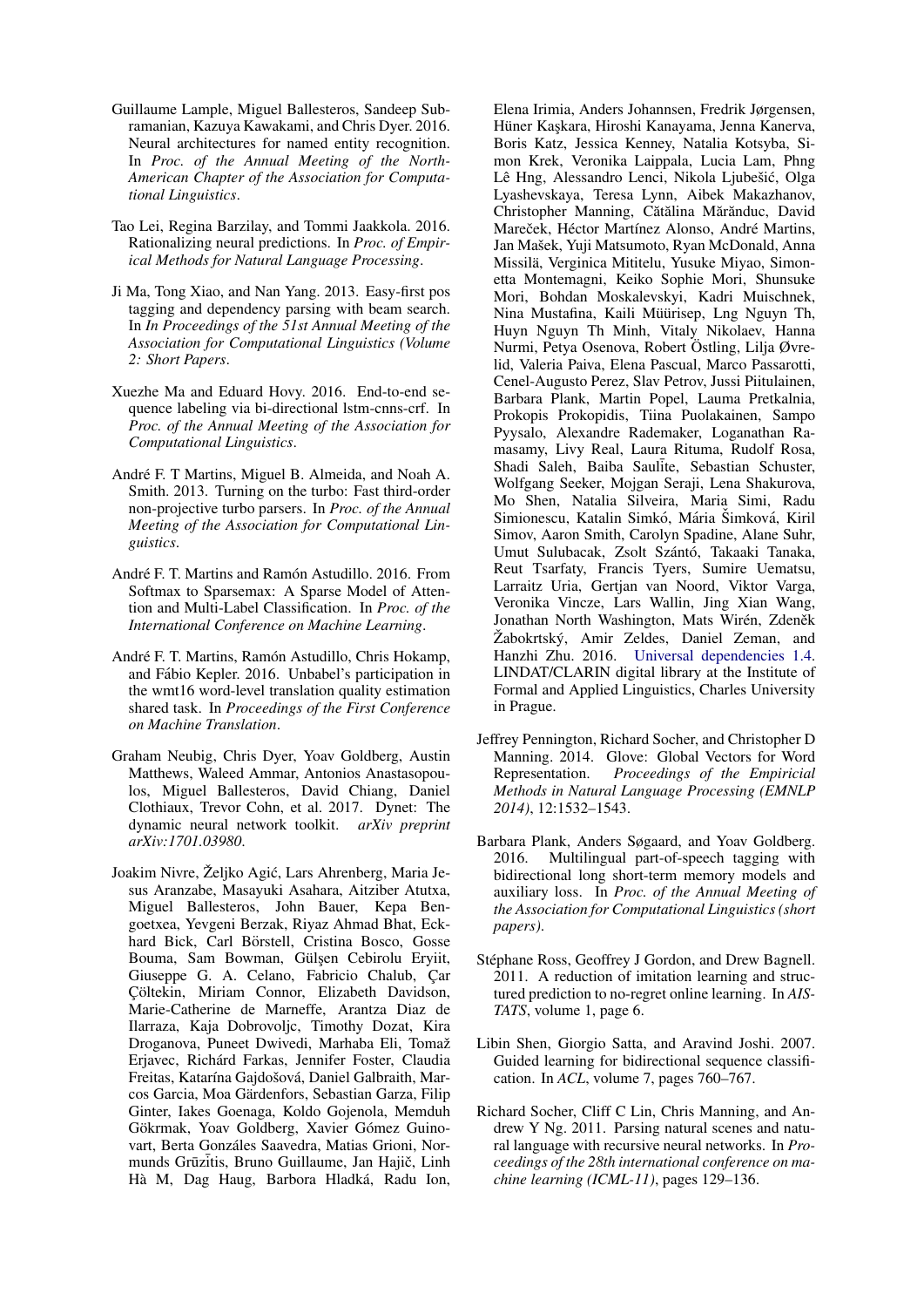- <span id="page-11-4"></span>Lucia Specia, Kashif Shah, Jose G.C. de Souza, and Trevor Cohn. 2013. [QuEst - a translation quality](http://www.aclweb.org/anthology/P13-4014) [estimation framework.](http://www.aclweb.org/anthology/P13-4014) In *Proc. of the Annual Meeting of the Association for Computational Linguistics: System Demonstrations*, pages 79–84.
- <span id="page-11-5"></span>Veselin Stoyanov and Jason Eisner. 2012. Easy-first coreference resolution. In *COLING*, pages 2519– 2534.
- <span id="page-11-0"></span>Ilya Sutskever, Oriol Vinyals, and Quoc V Le. 2014. Sequence to sequence learning with neural networks. In *Advances in Neural Information Processing Systems*, pages 3104–3112.
- <span id="page-11-3"></span>E. F. Tjong Kim Sang and F. De Meulder. 2003. Introduction to the CoNLL-2003 shared task: Languageindependent named entity recognition. In *Proc. of International Conference on Natural Language Learning*.
- <span id="page-11-2"></span>E.F. Tjong Kim Sang. 2002. Introduction to the CoNLL-2002 shared task: Language-independent named entity recognition. In *Proc. of International Conference on Natural Language Learning*.
- <span id="page-11-6"></span>Kristina Toutanova, Dan Klein, Christopher D Manning, and Yoram Singer. 2003. Feature-rich part-ofspeech tagging with a cyclic dependency network. In *Proceedings of the 2003 Conference of the North American Chapter of the Association for Computational Linguistics on Human Language Technology-Volume 1*, pages 173–180. Association for Computational Linguistics.
- <span id="page-11-1"></span>Yoshimasa Tsuruoka and Jun'ichi Tsujii. 2005. Bidirectional inference with the easiest-first strategy for tagging sequence data. In *Proceedings of the conference on human language technology and empirical methods in natural language processing*, pages 467– 474. Association for Computational Linguistics.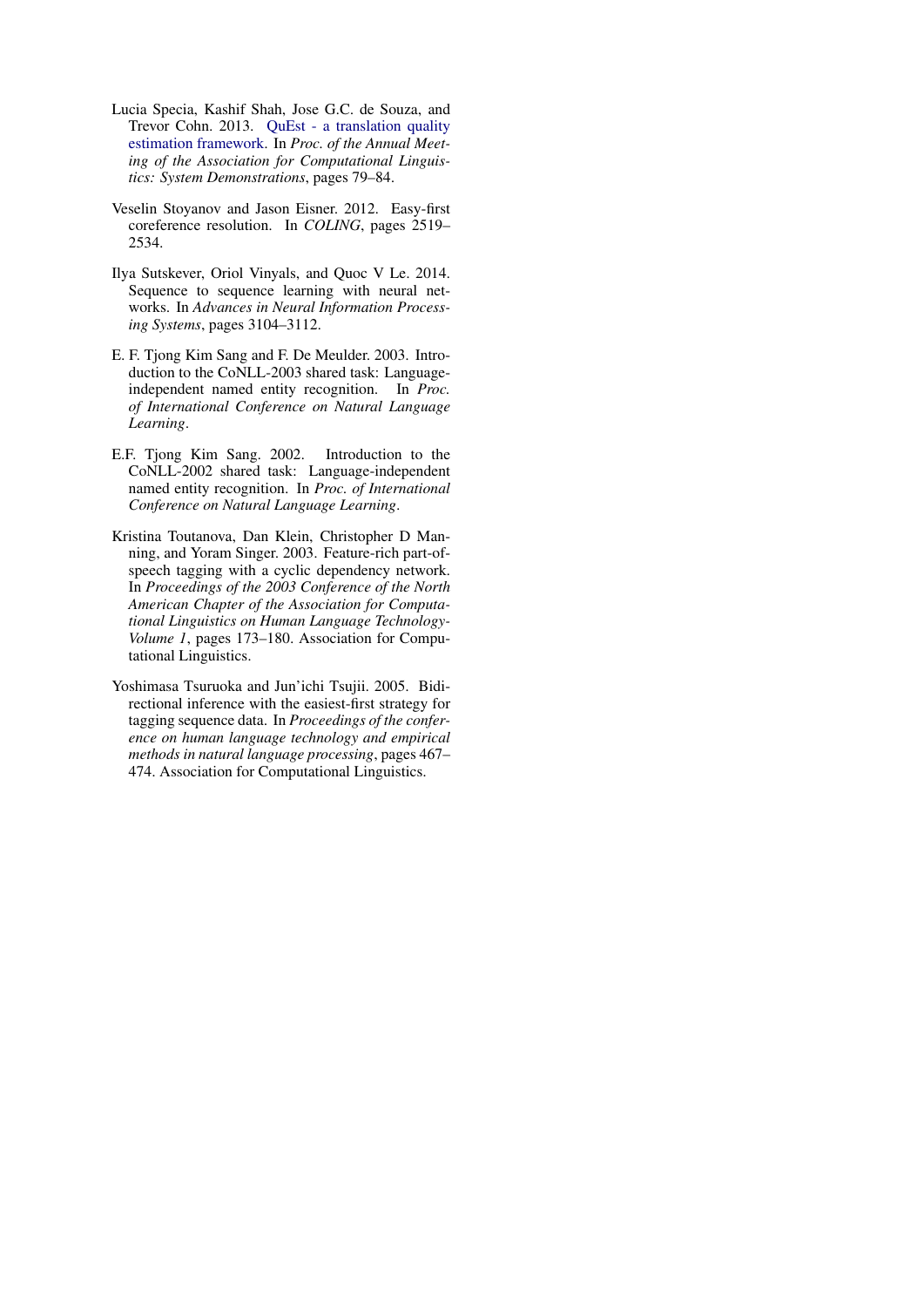### <span id="page-12-0"></span>A Proof of Proposition [1](#page-4-3)

We provide here a detailed proof of Proposition [1.](#page-4-3)

#### A.1 Forward Propagation

The optimization problem is

$$
\text{csoftmax}(z, u) = \text{argmin} \quad -H(\alpha) - z^{\top} \alpha
$$
\n
$$
\text{s.t.} \quad \left\{ \begin{array}{l} 1^{\top} \alpha = 1 \\ 0 \le \alpha \le u. \end{array} \right.
$$

The Lagrangian function is:

$$
\mathcal{L}(\alpha, \lambda, \mu, \nu) = -H(\alpha) - z^{\top} \alpha + \lambda (\mathbf{1}^{\top} \alpha - 1) \n- \mu^{\top} \alpha + \nu^{\top} (\alpha - u).
$$
\n(14)

To obtain the solution, we invoke the Karush-Kuhn-Tucker conditions. From the stationarity condition, we have  $0 = \log(\alpha) + 1 - z + \lambda 1 - \mu + \nu$ , which due to the primal feasibility condition implies that the solution is of the form:

$$
\alpha = \exp(z + \mu - \nu)/Z,\tag{15}
$$

where Z is a normalization constant. From the complementarity slackness condition, we have that  $0 \le$  $\alpha_i < u_i$  implies that  $\mu_i = \nu_i = 0$  and therefore  $\alpha_i = \exp(z_i)/Z$ . On the other hand,  $\nu_i > 0$  implies  $\alpha_i = u_i$ . Hence the solution can be written as  $\alpha_i = \min\{\exp(z_i)/Z, u_i\}$ , where Z is determined such that the distribution normalizes:

$$
Z = \frac{\sum_{i \in \mathcal{A}} \exp(z_i)}{1 - \sum_{i \notin \mathcal{A}} u_i},\tag{16}
$$

with  $\mathcal{A} = \{i \in [L] \mid \alpha_i < u_i\}.$ 

#### A.2 Gradient Backpropagation

We now turn to the problem of backpropagating the gradients through the constrained softmax transformation. For that, we need to compute its Jacobian matrix, i.e., the derivatives  $\frac{\partial \alpha_i}{\partial z_j}$  and  $\frac{\partial \alpha_i}{\partial u_j}$  for  $i, j \in [L]$ . Let us first express  $\alpha$  as

<span id="page-12-1"></span>
$$
\alpha_i = \begin{cases} \frac{\exp(z_i)(1-s)}{\sum_{j \in \mathcal{A}} \exp(z_j)}, & i \in \mathcal{A} \\ u_i, & i \notin \mathcal{A}, \end{cases}
$$
 (17)

where  $s = \sum_{j \notin A} u_j$ . Note that we have  $\partial s / \partial z_j = 0$ ,  $\forall j$ , and  $\partial s / \partial u_j = \mathbb{1}(j \notin A)$ . To compute the entries of the Jacobian matrix, we need to consider several cases.

**Case 1:**  $i \in \mathcal{A}$ . In this case, the evaluation of Eq. [17](#page-12-1) goes through the first branch. Let us first compute the derivative with respect to  $u_j$ . Two things can happen: if  $j \in A$ , then s does not depend on  $u_j$ , hence  $\partial \alpha_i$  $\frac{\partial \alpha_i}{\partial u_j} = 0$ . Else, if  $j \notin \mathcal{A}$ , we have

$$
\frac{\partial \alpha_i}{\partial u_j} = \frac{-\exp(z_i)\frac{\partial s}{\partial u_j}}{\sum_{k \in \mathcal{A}} \exp(z_k)} = -\alpha_i/(1-s).
$$

Now let us compute the derivative with respect to  $z_j$ . Three things can happen: if  $j \in A$  and  $i \neq j$ , we have

$$
\frac{\partial \alpha_i}{\partial z_j} = \frac{-\exp(z_i)\exp(z_j)(1-s)}{\left(\sum_{k \in \mathcal{A}} \exp(z_k)\right)^2} = -\alpha_i \alpha_j/(1-s).
$$
\n(18)